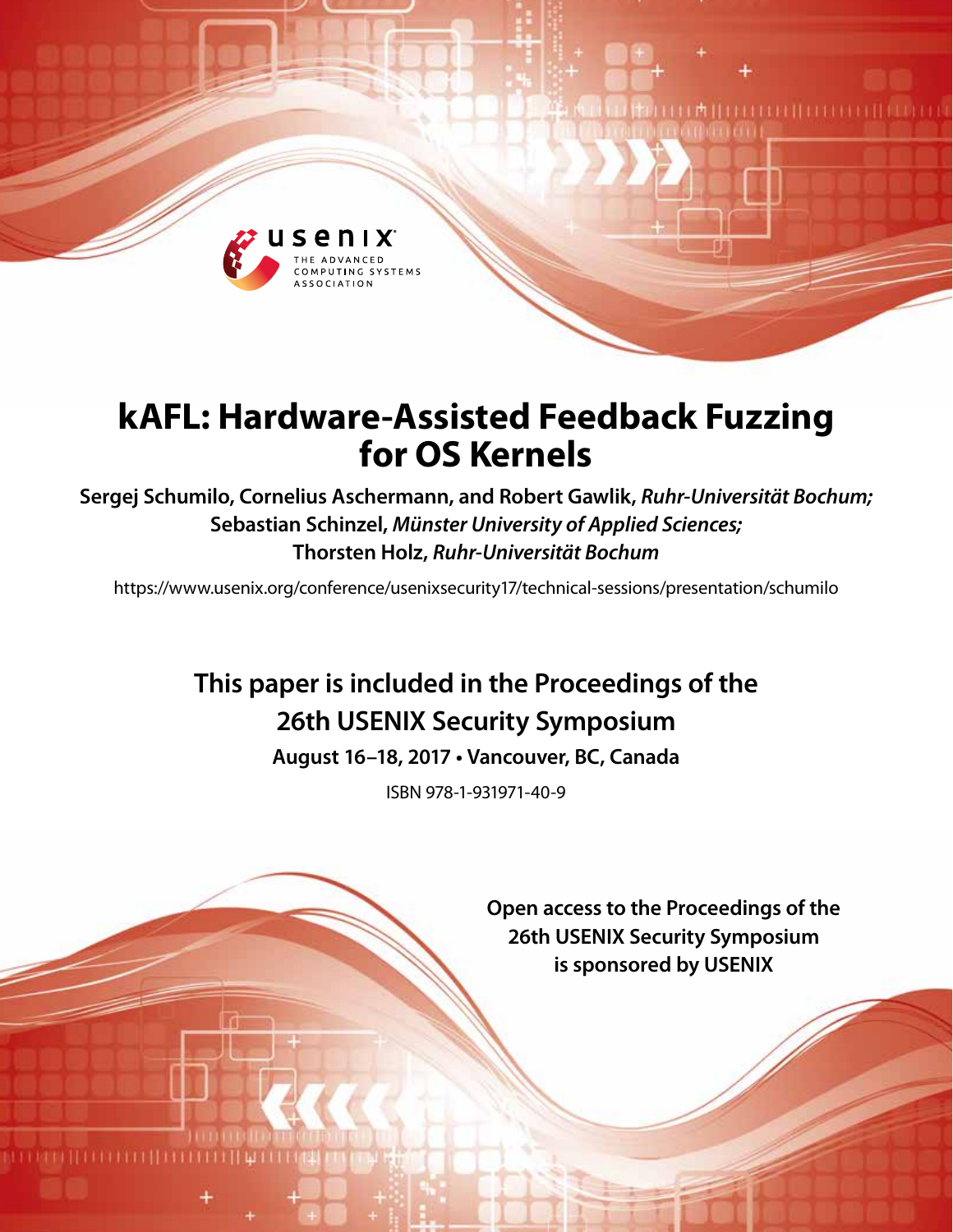# kAFL: Hardware-Assisted Feedback Fuzzing for OS Kernels

Sergej Schumilo *Ruhr-Universität Bochum*

Cornelius Aschermann *Ruhr-Universität Bochum*

Sebastian Schinzel *Münster University of Applied Sciences*

*Ruhr-Universität Bochum* Thorsten Holz

*Ruhr-Universität Bochum*

Robert Gawlik

#### Abstract

Many kinds of memory safety vulnerabilities have been endangering software systems for decades. Amongst other approaches, fuzzing is a promising technique to unveil various software faults. Recently, feedback-guided fuzzing demonstrated its power, producing a steady stream of security-critical software bugs. Most fuzzing efforts—especially feedback fuzzing—are limited to *user space components* of an operating system (OS), although bugs in *kernel components* are more severe, because they allow an attacker to gain access to a system with full privileges. Unfortunately, kernel components are difficult to fuzz as feedback mechanisms (i.e., guided code coverage) cannot be easily applied. Additionally, non-determinism due to interrupts, kernel threads, statefulness, and similar mechanisms poses problems. Furthermore, if a process fuzzes its own kernel, a kernel crash highly impacts the performance of the fuzzer as the OS needs to reboot.

In this paper, we approach the problem of coverageguided kernel fuzzing in an *OS-independent* and *hardware-assisted* way: We utilize a hypervisor and Intel's *Processor Trace* (PT) technology. This allows us to remain independent of the target OS as we just require a small user space component that interacts with the targeted OS. As a result, our approach introduces almost no performance overhead, even in cases where the OS crashes, and performs up to 17,000 executions per second on an off-the-shelf laptop. We developed a framework called *kernel-AFL* (kAFL) to assess the security of Linux, macOS, and Windows kernel components. Among many crashes, we uncovered several flaws in the *ext4* driver for Linux, the *HFS* and *APFS* file system of macOS, and the *NTFS* driver of Windows.

## 1 Introduction

Several vulnerability classes such as memory corruptions, race-conditional memory accesses, and use-afterfree vulnerabilities, are known threats for programs running in user mode as well as for the operating system (OS) core itself. Past experience has shown that attackers typically focus on user mode applications. This is likely because vulnerabilities in user mode programs are notoriously easier and more reliable to exploit. However, with the appearance of different kinds of exploit defense mechanisms – especially in user mode, it has become much harder nowadays to exploit known vulnerabilities. Due to those advanced defense mechanisms in user mode, the kernel has become even more appealing to an attacker since most kernel defense mechanisms are not widely deployed in practice. This is due to more complex implementations, which may affect the system performance. Furthermore, some of them are not part of the official mainline code base or even require support for the latest CPU extension (e.g., SMAP / SMEP on x86-64). Additionally, when compromising the OS, an attacker typically gains full access to the system resources (except for virtualized systems). Kernel-level vulnerabilities are usually used for privilege escalation or to gain persistence for kernel-based rootkits.

For a long time, fuzzing has been a critical component in testing and establishing the quality of software. However, with the development of American Fuzzy Lop (AFL), smarter fuzzers have gained significant traction in the industry [\[1\]](#page-15-0) as well as in research [\[8,](#page-15-1) [14,](#page-15-2) [35,](#page-16-0) [37\]](#page-16-1). This trend was further amplified by Google's *OSS Fuzz* project that successfully found—and continues to find a significant number of critical bugs in highly securityrelevant software. Finally, DARPA's Cyber Grand Challenge showed that fuzzing remains highly relevant for the state-of-the-art in bug finding. The latest generation of feedback-driven fuzzers generally uses mechanisms to learn which inputs are interesting and which are not. Interesting inputs are used to produce more inputs that may trigger new execution paths in the target. Inputs that did not trigger interesting behavior in the program are discarded. Thus, the fuzzer is able to "learn" the input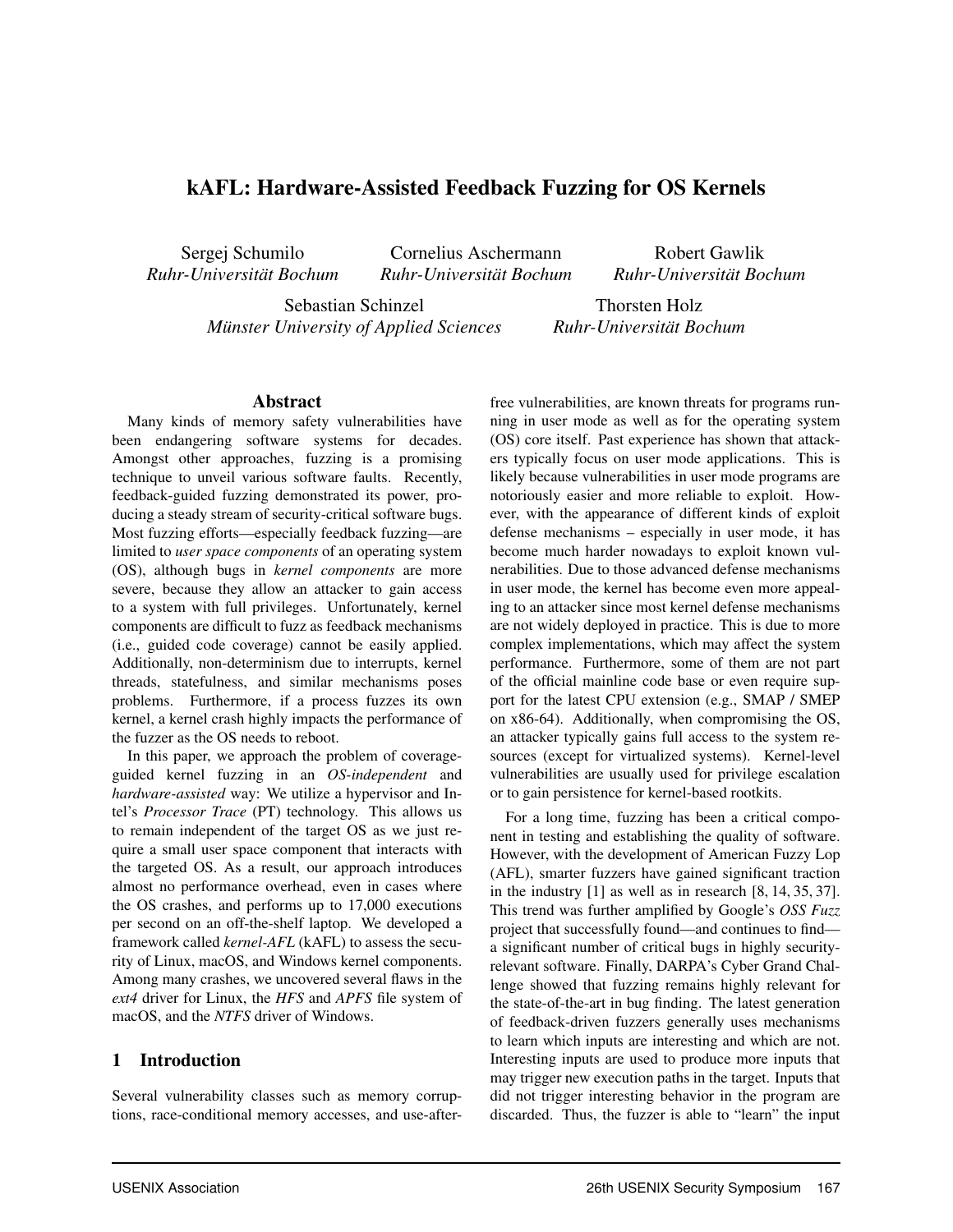format. This greatly improves efficiency and usability of fuzzers, especially by reducing the need for an oracle which generates semi-valid inputs or an extensive corpus that covers most paths in the target.

Unfortunately, AFL is limited to user space applications and lacks kernel support. Fuzzing kernels has a set of additional challenges when compared to userland (or *ring 3*) fuzzing: First, crashes and timeouts mandate the use of virtualization to be able to catch faults and continue gracefully. Second, kernel-level code has significantly more non-determinism than the average ring 3 program—mostly due to interrupts, kernel threads, statefulness, and similar mechanisms. This makes fuzzing kernel code challenging. Furthermore, there is no equivalent to command line arguments or stdin to interact with kernels or drivers in a generic way except for plain interrupt or sysenter instructions. In addition, the Windows kernel and many relevant drivers and core components (for Windows, macOS and even Linux) are closed source and cannot be instrumented by common techniques without a significant performance overhead.

Previous approaches to kernel fuzzing were not portable because they relied on certain drivers or recompilation [\[10,](#page-15-3) [34\]](#page-16-2), were very slow due to emulation to gather feedback [\[7\]](#page-15-4), or simply were not feedback-driven at all [\[11\]](#page-15-5).

In this paper, we introduce a new technique that allows applying feedback fuzzing to arbitrary (even closed source) x86-64 based kernels, without any custom ring 0 target code or even OS-specific code at all. We discuss the design and implementation of *kernel-AFL* (kAFL), our prototype implementation of the proposed techniques. The overhead for feedback generation is very small (less than 5%) due to a new CPU feature: Intel's *Processor Trace* (PT) technology provides control flow information on running code. We use this information to construct a feedback mechanism similar to AFL's instrumentation. This allows us to obtain up to 17,000 executions per second on an off-the-shelf laptop (Thinkpad T460p, i7-6700HQ and 32 GB RAM) for simple target drivers. Additionally, we describe an efficient way for dealing with the non-determinisms that occur during kernel fuzzing. Due to the modular design, kAFL is extensible to fuzz *any* x86/x86-64 OS. We have applied kAFL to Linux, macOS, and Windows and found multiple previously unknown bugs in kernel drivers in those OSs.

In summary, our contributions in this paper are:

• OS independence: We show that feedback-driven fuzzing of closed-source kernel mode components is possible in an (almost) OS-independent manner by harnessing the hypervisor (VMM) to produce coverage. This allows targeting any x86 operating system kernel or user space component of interest.

- Hardware-assisted feedback: Our fuzzing approach utilizes Intel's Processor Trace (PT) technology, and thus has a very small performance overhead. Additionally, our PT-decoder is up to 30 times faster than Intel's ptxed decoder. Thereby, we obtain complete trace information that we use to guide our evolutionary fuzzing algorithm to maximize test coverage.
- Extensible and modular design: Our modular design separates the fuzzer, the tracing engine, and the target to fuzz. This allows to support additional x86 operating systems' kernel space and user space components, without the need to develop a system driver for the target OS.
- kernel-AFL: We incorporated our design concepts and developed a prototype called *kernel-AFL* (kAFL) which was able to find several vulnerabilities in kernel components of different operating systems. To foster research on this topic, we make the source code of our prototype implementation available at <https://github.com/RUB-SysSec/kAFL>.

# 2 Technical Background

We use the Intel Processor Trace (*Intel PT*) extension of *IA-32* CPUs to obtain coverage information for ring 0 execution of arbitrary (even closed-source) OS code. To facilitate efficient and OS-independent fuzzing, we also make use of Intel's hardware virtualization features (Intel VT-x). Hence, our approach requires a CPU that supports both *Intel VT-x* and *Intel PT*. This section provides a brief overview of these hardware features and establishes the technical foundation for the later sections.

# 2.1 x86-64 Virtual Memory Layouts

Every commonly used x86-64 OS uses a *split virtual memory layout*: The kernel is commonly located at the upper half of each virtual memory space, whereas each user mode process memory is located in the lower half. For example, the virtual memory space of Linux is typically split into kernel space (upper half) and user space (lower half) each with a size of  $2^{47}$  due to the 48-bit virtual address limit of current x86-64 CPUs. Hence, the kernel memory is mapped to any virtual address space and therefore it is located *always* at the same virtual address. If an user mode process executes the syscall/sysenter instruction for kernel interaction or causes an exception that has to be handled by the OS, the OS will keep the current CR3 value and thus does not switch the virtual memory address space. Instead, the current virtual memory address space is reused and the kernel handles the current user mode process related task within the same address space.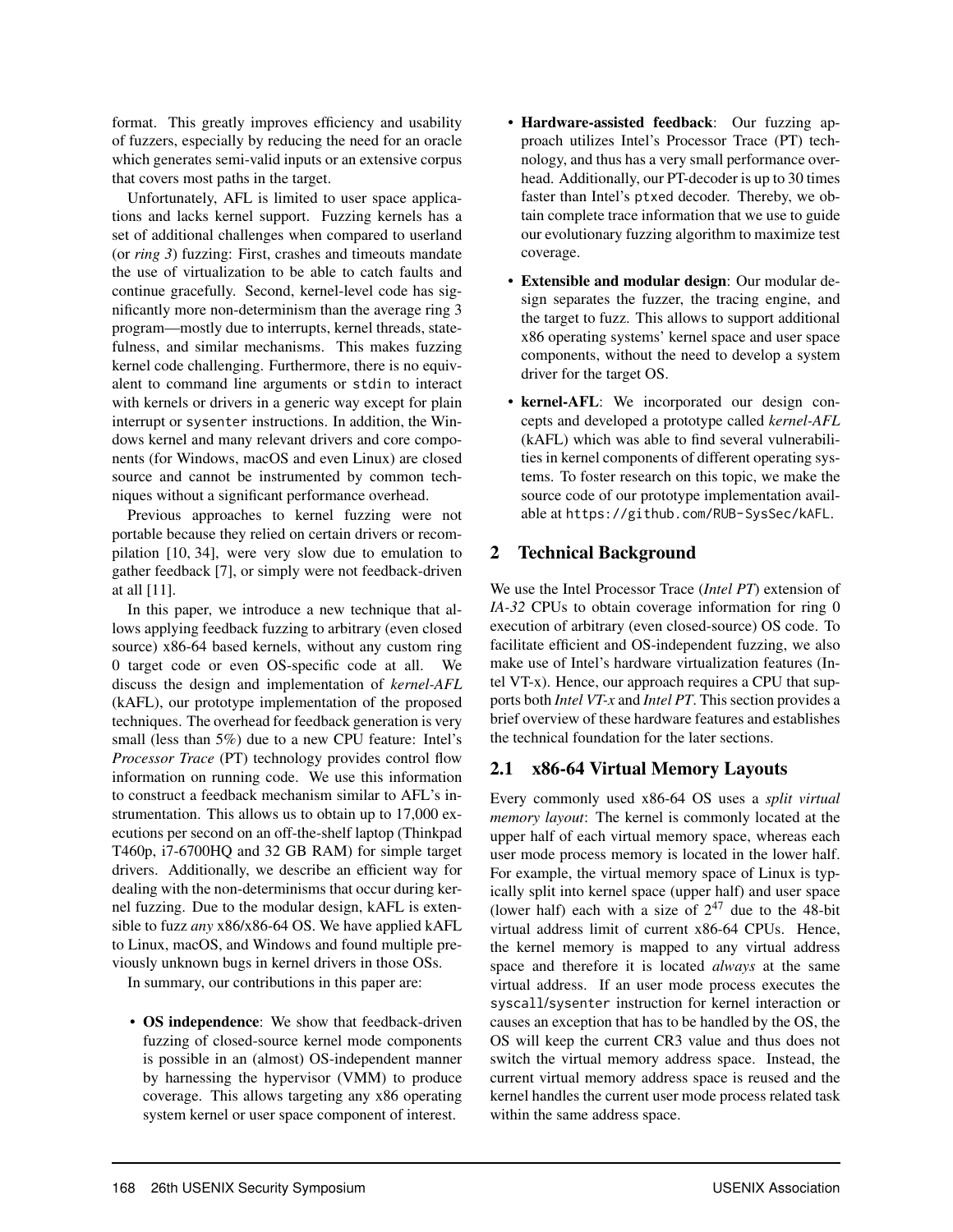## 2.2 Intel VT-x

The kernel fuzzing approach introduced in this paper relies on modern x86-64 hardware virtualization technology. Hence, we provide a brief overview of Intel's hardware virtualization technology, Intel VT-x.

We differentiate between three kinds of CPUs: physical CPUs, logical CPUs, and virtual CPUs (vCPUs). A physical CPU is a CPU that is implemented in hardware. Most modern CPUs support mechanisms to increase multithreading performance without additional physical CPU cores on the die (e.g., *Intel Hyper-Threading*). In this case, there are multiple logical CPUs on one physical CPU. These different logical CPUs share the physical CPU and, thus, only one of them can be active at a time. However, the execution of the different logical CPUs is interleaved by the hardware and therefore the available resources can be utilized more efficiently (e.g., one logical CPU uses the arithmetic logic unit while another logical CPU waits for a data fetch) and the operating system can reduce the scheduling overhead. Each logical CPU is usually treated like a whole CPU by the operating system. Finally, it is possible to create multiple hardware-supported virtual machines (VMs) on a single logical CPU. In this case, each VM has a set of its own vCPUs.

The virtualization role model is divided into two components: the virtual machine monitor (VMM) and the VM. The VMM, also named *hypervisor* or *host*, is privileged software that has full control over the physical CPU and provides virtualized guests with restricted access to physical resources. The VM, also termed *guest*, is a piece of software that is transparently executed within the virtualized context provided by the VMM.

To provide full hardware-assisted virtualization support, Intel VT-x adds two additional execution modes to the well-known protection ring based standard mode of execution. The default mode of executions is called *VMX OFF*. It does not implement any hardware virtualization support. When using hardware-supported virtualization, the CPU switches into the *VMX ON* state and distinguishes between two different execution modes: the higher-privileged mode of the hypervisor (VMX root or VMM), and the lower privileged execution mode of the virtual machine guest (VMX non-root or VM).

When running in guest mode, several privileged actions or reasons (execution of restricted instructions, expired VMX-preemption timer, or access to certain emulated devices) in the VM guest will trigger a VM-Exit event and transfer control to the hypervisor. This way, it is possible to run arbitrary software that expects privileged access to the hardware (such as an OS) inside a VM. At the same time, a higher authority can meditate and control the operations performed with a small performance overhead.

To create, launch, and control a VM, the VMM has to use a virtual machine control structure (VMCS) for each vCPU [\[28\]](#page-16-3). The VMCS contains all essential information about the current state and how to perform VMX transitions of the vCPU.

## <span id="page-3-0"></span>2.3 Intel Processor Trace

With the fifth generation of Intel Core processors (Broadwell architecture), Intel has introduced a new processor feature called *Intel Processor Trace (Intel PT)* to provide execution and branch tracing information. Unlike other branch tracing technologies such as *Intel Last Branch Record (LBR)*, the size of the output buffer is no longer strictly limited by special registers. Instead, it is only limited by the size of the main memory. If the output target is repeatedly and timely emptied, we can create traces of arbitrary length. The processor's output format is packet-oriented and separated into two different types: general execution information and control flow information packets. Intel PT produces various types of control flow related packet types during runtime. To obtain control-flow information from the trace data, we require a decoder. The decoder needs the traced software to interpret the packets that contain the addresses of conditional branches.

Intel specifies five types of control flow affecting instructions called *Change of Flow Instruction (CoFI)*. The execution of different CoFI types results in different sequences of flow information packets. The three CoFI types relevant to our work are:

- 1. Taken-Not-Taken (TNT): If the processor executes any conditional jump, the decision whether this jump was taken or not is encoded in a TNT packet.
- 2. Target IP (TIP): If the processor executes an indirect jump or transfer instruction, the decoder will not be able to recover the control flow. Therefore, the processor produces a TIP packet upon the execution of an instruction of the type indirect branch, near ret or far transfer. These TIP packets store the corresponding target instruction pointer executed by the processor after the transfer or jump has occurred.
- 3. Flow Update Packets (FUP): Another case where the processor must produce a hint packet for the software decoder are asynchronous events such as interrupts or traps. These events are recorded as FUPs and usually followed by a TIP to indicate the following instruction.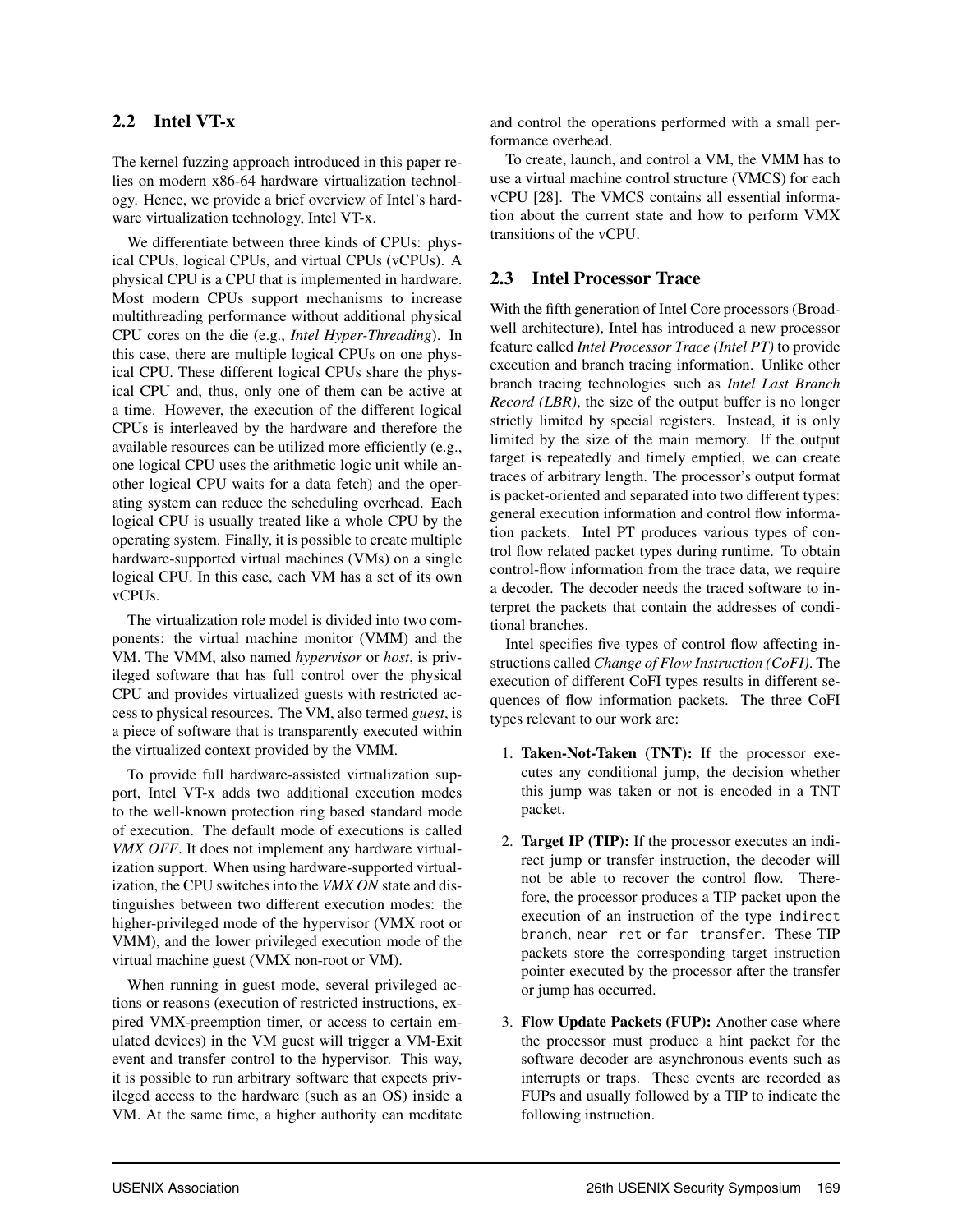To limit the amount of trace data generated, Intel PT provides multiple options for runtime filtering. Depending on the given processor, it might be possible to configure multiple ranges for instruction-pointer filtering (*IP Filter*). In general, these filter ranges only affect virtual addresses if paging is enabled; this is always the case in x86-64 long-mode. Therefore, it is possible to limit trace generation to selected ranges and thus avoid huge amounts of superfluous trace data. In accordance to the IP filtering mechanism, it is possible to filter traces by the current privilege level (CPL) of the protection ring model (e.g ring 0 or ring 3). This filter allows us to select only the user mode  $(CPL > 0)$  or kernel mode  $(CPL = 0)$ activity. kAFL utilizes this filter option to limit tracing explicitly to kernel mode execution. In most cases, the focus of tracing is not the whole OS within all user mode processes and their kernel interactions. To limit trace data generation to one specific virtual memory address space, software can use the *CR3 Filter*. Intel PT will only produce trace data if the CR3 value matches the configured filter value. The CR3 register contains the pointer to the current page table. The value of the CR3 register can thus be used to filter code executed on behalf of a certain ring 3 process, even in ring 0 mode.

Intel PT supports various configurable target domains for output data. kAFL focuses on the Table of Physical Addresses (ToPA) mechanism that enables us to specify multiple output regions: Every ToPA table contains multiple *ToPA entries*, which in turn contain the physical address of the associated memory chunk used to store trace data. Each ToPA entry contains the physical address, a size specifier for the referred memory chunk in physical memory, and multiple type bits. These type bits specify the CPU's behavior on access of the ToPA entry and how to deal with filled output regions.

## 3 System Overview

We now provide a high-level overview of the design of an OS-independent and hardware-assisted feedback fuzzer before presenting the implementation details of our tool called kAFL in Section [4.](#page-6-0)

Our system is split into three components: the fuzzing logic, the VM infrastructure (modified versions of QEMU and KVM denoted by QEMU-PT and KVM-PT), and the user mode agent. The fuzzing logic runs as a ring 3 process on the host OS. This logic is also referred to as kAFL. The VM infrastructure consists of a ring 3 component (QEMU-PT) and a ring 0 component (KVM-PT). This facilitates communication between the other two components and makes the Intel PT trace data available to the fuzzing logic. In general, the guest only communicates with the host via hypercalls. The host can then read and write guest memory and continues VM ex-

<span id="page-4-0"></span>

Figure 1: High-level overview of the kAFL architecture. The setup process  $(1)$ - $(3)$ ) is not shown.

ecution once the request has been handled. A overview of the architecture can be seen in Figure [1.](#page-4-0)

We now outline the events and communication that take place during a fuzz run, as depicted in Figure [2.](#page-5-0) When the VM is started, the first part of the user mode agent (the loader) uses the hypercall HC\_SUBMIT\_PANIC to submit the address of the kernel panic handler (or the *BugCheck* kernel address in Windows) to QEMU-PT (1). QEMU-PT then patches a hypercall calling routine at the address of the panic handler. This allows us to get notified and react fast to crashes in the VM (instead of waiting for timeouts / reboots).

Then the loader uses the hypercall HC\_GET\_PROGRAM to request the actual user mode agent and starts it  $\mathcal{Q}$ . Now the loader setup is complete and the fuzzer begins its initialization. The agent triggers a HC\_SUBMIT\_CR3 hypercall that will be handled by KVM-PT. The hypervisor extracts the CR3 value of the currently running process and hands it over to QEMU-PT for filtering  $(3)$ . Finally, the agent uses the hypercall HC\_SUBMIT\_BUFFER to inform the host at which address it expects its inputs. The fuzzer setup is now finished and the main fuzzing loop starts.

During the main loop, the agent requests a new input using the  $HC$ <sub>-</sub> $GET$ <sub>-I</sub>NPUT hypercall  $\circled{4}$ . The fuzzing logic produces a new input and sends it to QEMU-PT. Since QEMU-PT has full access to the guest's memory space, it can simply copy the input into the buffer specified by the agent. Then it performs a VM-Entry to continue executing the VM  $\circled{5}$ . At the same time, this VM-Entry event enables the PT tracing mechanism. The agent now consumes the input and interacts with the kernel (e.g., it interprets the input as a file system image and tries to mount it  $(6)$ . While the kernel is being fuzzed, QEMU-PT decodes the trace data and updates the bitmap on demand. Once the interaction is finished and the kernel handed control back to the agent, the agent notifies the hypervisor via a HC\_FINISHED hypercall. The resulting VM-Exit stops the tracing and QEMU-PT decodes the remaining trace data  $\mathcal{D}$ . The resulting bitmap is passed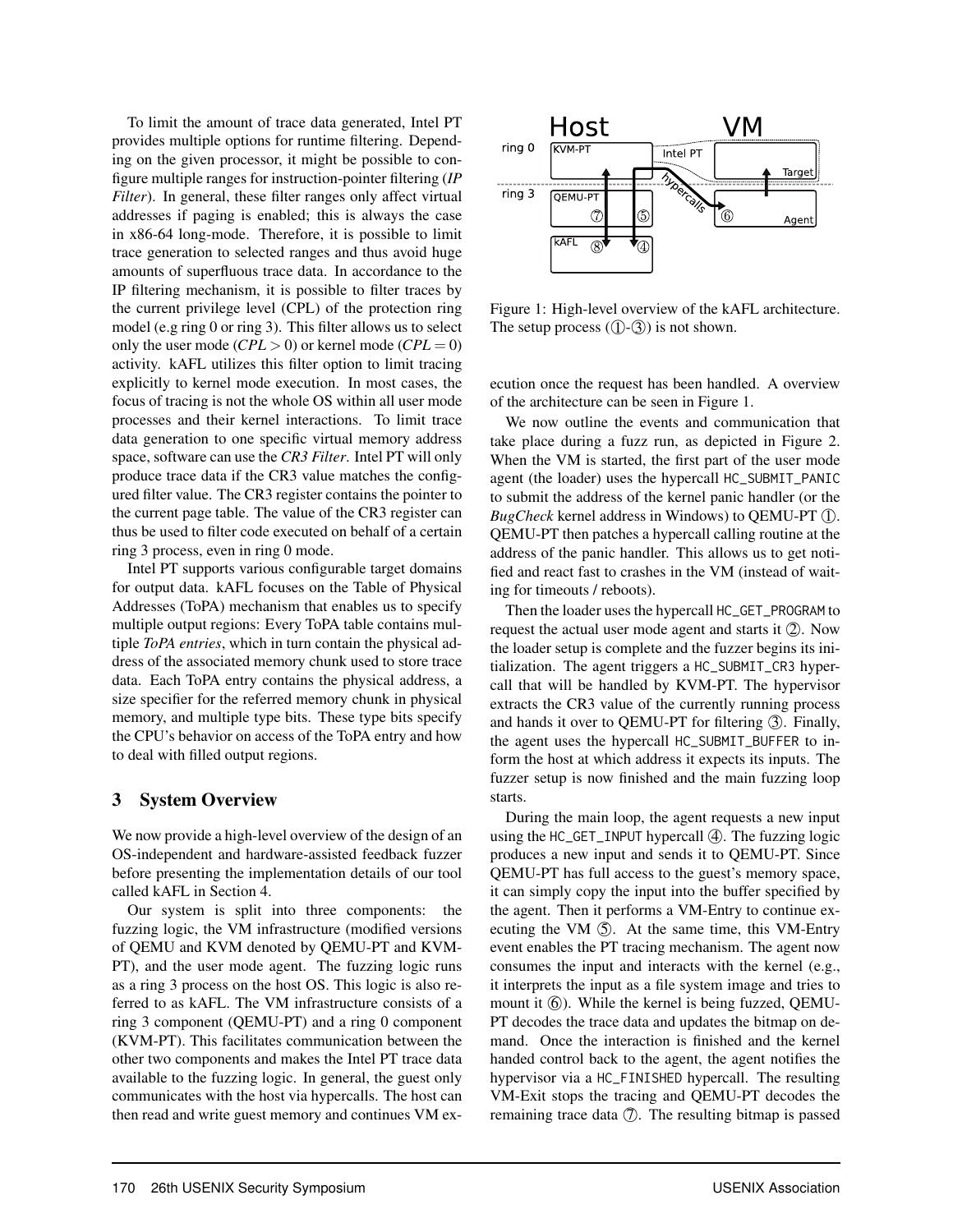<span id="page-5-0"></span>

Figure 2: Overview of the kAFL hypercall interaction.

to the logic for further processing  $(8)$ . Afterwards, the agent can continue to run any untraced clean-up routines before issuing another HC\_GET\_INPUT to start the next loop iteration.

# 3.1 Fuzzing Logic

The fuzzing logic is the command and controlling component of kAFL. It manages the queue of interesting inputs, creates mutated inputs, and schedules them for evaluation. In most aspects, it is based on the algorithms used by AFL. Similarly to AFL, we use a bitmap to store basic block transitions. We gather the AFL bitmap from the VMs through an interface to QEMU-PT and decide which inputs triggered interesting behaviour. The fuzzing logic also coordinates the number of VMs spawned in parallel. One of the bigger design differences to AFL is that kAFL makes extensive use of multiprocessing and parallelism, where AFL simply spawns multiple independent fuzzers which synchronize their input queues sporadically<sup>[1](#page-5-1)</sup>. In contrast, kAFL executes the deterministic stage in parallel, and all threads work on the most interesting input. A significant amount of time is spent in tasks that are not CPU-bound (such as guests that delay execution). Therefore, using many parallel processes (upto 5-6 per CPU core) drastically improves performance of the fuzzing process due to a higher CPU load per core. Lastly, the fuzzing logic communicates with the user interface to display current statistics in regular intervals.

# 3.2 User Mode Agent

We expect a user mode agent to run inside the virtualized target OS. In principle, this component only has to synchronize and gather new inputs by the fuzzing logic via the hypercall interface and use it to interact with the guest's kernel. Example agents are programs that try to mount inputs as file system images, pass specific files such as certificates to kernel parser or even execute a chain of various syscalls.

In theory, we only need one such component. In practice, we use two different components: The first program is the *loader component*. Its job is to accept an arbitrary binary via the hypercall interface. This binary represents the *user mode agent* and is executed by the loader component. Additionally, the loader component will check if the agent has crashed (which happens often in case of syscall fuzzing) and restarts it if necessary. This setup has the advantage that we can pass any binary to the VM and reuse VM snapshots for different fuzzing components.

# 3.3 Virtualization Infrastructure

The fuzzing logic uses QEMU-PT to interact with KVM-PT to spawn the target VMs. KVM-PT allows us to trace individual vCPUs instead of logical CPUs. This component configures and enables Intel PT on the respective logical CPU before the CPU switches to guest execution and disables tracing during the VM-Exit transition. This way, the associated CPU will only provide trace data of the virtualized kernel itself. QEMU-PT is used to interact with the KVM-PT interface to configure and toggle Intel PT from user space and access the output buffer to decode the trace data. The

<span id="page-5-1"></span><sup>1</sup>AFL recently added experimental support for distributing the deterministic stage, see [https://github.com/mirrorer/afl/blob/](https://github.com/mirrorer/afl/blob/master/docs/parallel_fuzzing.txt##L60-L66) [master/docs/parallel\\_fuzzing.txt#L60-L66](https://github.com/mirrorer/afl/blob/master/docs/parallel_fuzzing.txt##L60-L66).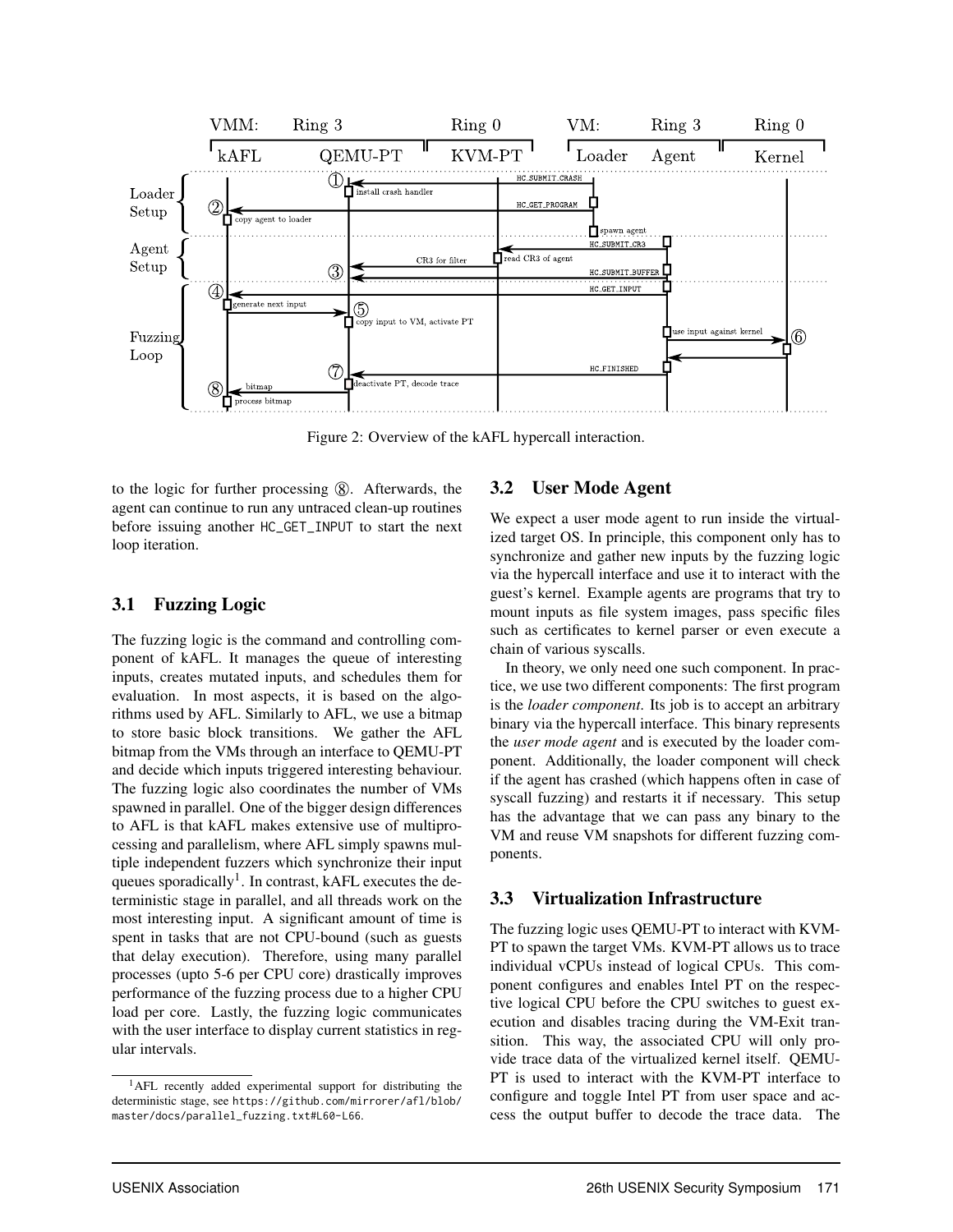decoded trace data is directly translated into a stream of addresses of executed *conditional branch instructions*. Moreover, QEMU-PT also filters the stream of executed addresses—based on previous knowledge of non-deterministic basic blocks—to prevent false-positive fuzzing results, and makes those available to the fuzzing logic as AFL-compatible bitmaps. We use our own custom Intel PT decoder to cache disassembly results, which leads to significant performance gains compared to the off-the-shelf solution provided by Intel.

# 3.4 Stateful and Non-Deterministic Code

Tracing operating systems results in a significant amount of non-determinism. The largest source of nondeterministic basic block transitions are interrupts, which can occur at any point in time. Additionally, our implementation does not reset the whole state after each execution since reloading the VM from a memory snapshot is costly. Thus we have to deal with the stateful and asynchronous aspects of the kernel. An example for stateful code might be a simple call to kmalloc(): Depending on the number of previous allocations, kmalloc() might simply return a fresh pointer or map a whole range of pages and update a significant amount of metadata. We use two techniques to deal with these challenges.

The first one is to filter out interrupts and the transition caused while handling interrupts. This is possible using the Intel PT trace data. If an interrupt occurs, the processor emits a TIP instruction since the transfer is not visible in the code. To avoid confusion during an interrupt occurring at an indirect control flow instruction, the TIP packet is marked with FUP (flow update packet) to indicate an asynchronous event. After identifying such a signature, the decoder will drop all basic blocks visited until the corresponding iret instruction is encountered. To link the interrupts with their corresponding iret, we track all interrupts on a simple call stack. This mechanism is necessary since the interrupt handler may itself be interrupted by another interrupt.

The second mechanism is to blacklist any basic block that occurs non-deterministically. Each time we encounter a new bit in the AFL bitmap, we re-run the input several times in a row. Every basic block that does not show up in all of the trials will be marked as nondeterministic and filtered from further processing. For fast access, the results are stored in a bitmap of blacklisted basic block addresses. During the AFL bitmap translation, any transition hash value—which combines the current basic block address and the previous basic block address—involving a blacklisted block will be skipped.

# 3.5 Hypercalls

Hypercalls are a feature introduced by virtualization. On Intel platforms, hypercalls are triggered by the vmcall instruction. Hypercalls are to VMMs as syscalls are to kernels. If any ring 3 process or the kernel in the VM executes a vmcall instruction, a VM-Exit event is triggered and the VMM can decide how to process the hypercall. We patched KVM-PT to pass through our own set of hypercalls to the fuzzing logic if a magic value is passed in rax and the appropriate hypercall-ID is set in rbx. Additionally, we also patched KVM-PT to accept hypercalls from ring 3. Arguments for specific hypercalls are passed through rcx. We use this mechanism to define an interface that user mode agent can use to communicate with the fuzzing logic. One example hypercall is HC\_SUBMIT\_BUFFER. Its argument is a guest pointer that is stored in rcx. Upon executing the vmcall instruction, a VM-Exit is triggered and QEMU-PT stores the buffer pointer that was passed. It will later copy the new input data into this buffer (see step  $\circled{S}$  in Figure [2\)](#page-5-0). Finally, the execution of the VM is continued.

```
cli
mov rax , KAFL_MAGIC_VALUE
mov rbx , HC_CRASH
mov rcx , 0 x0
vmcall
```
Listing 1: Hypercall crash notifier.

Another use case for this interface is to notify the fuzzing logic when a crash occurs in the target OS kernel. In order to do so, we overwrite the kernel crash handler of the OS with a simple hypercall routine. The injected code is shown in Listing [1](#page-6-1) and displays how the hypercall interface is used on the assembly level. The cli instruction disables all interrupts to avoid any kind of asynchronous interference during the hypercall routine.

# <span id="page-6-0"></span>4 Implementation Details

Based on the design outlined in the previous section, we built a prototype of our approach called kAFL. In the following, we describe several implementation details. The source code of our reference implementation is available at <https://github.com/RUB-SysSec/kAFL>.

# 4.1 KVM-PT

Intel PT allows us to trace branch transitions without patching or recompiling the targeted kernel. To the best of our knowledge, no publicly available driver is able to trace only guest executions of a single vCPU using Intel PT for long periods of time. For instance, Simple-PT [\[29\]](#page-16-4) does not support long-term tracing by design. The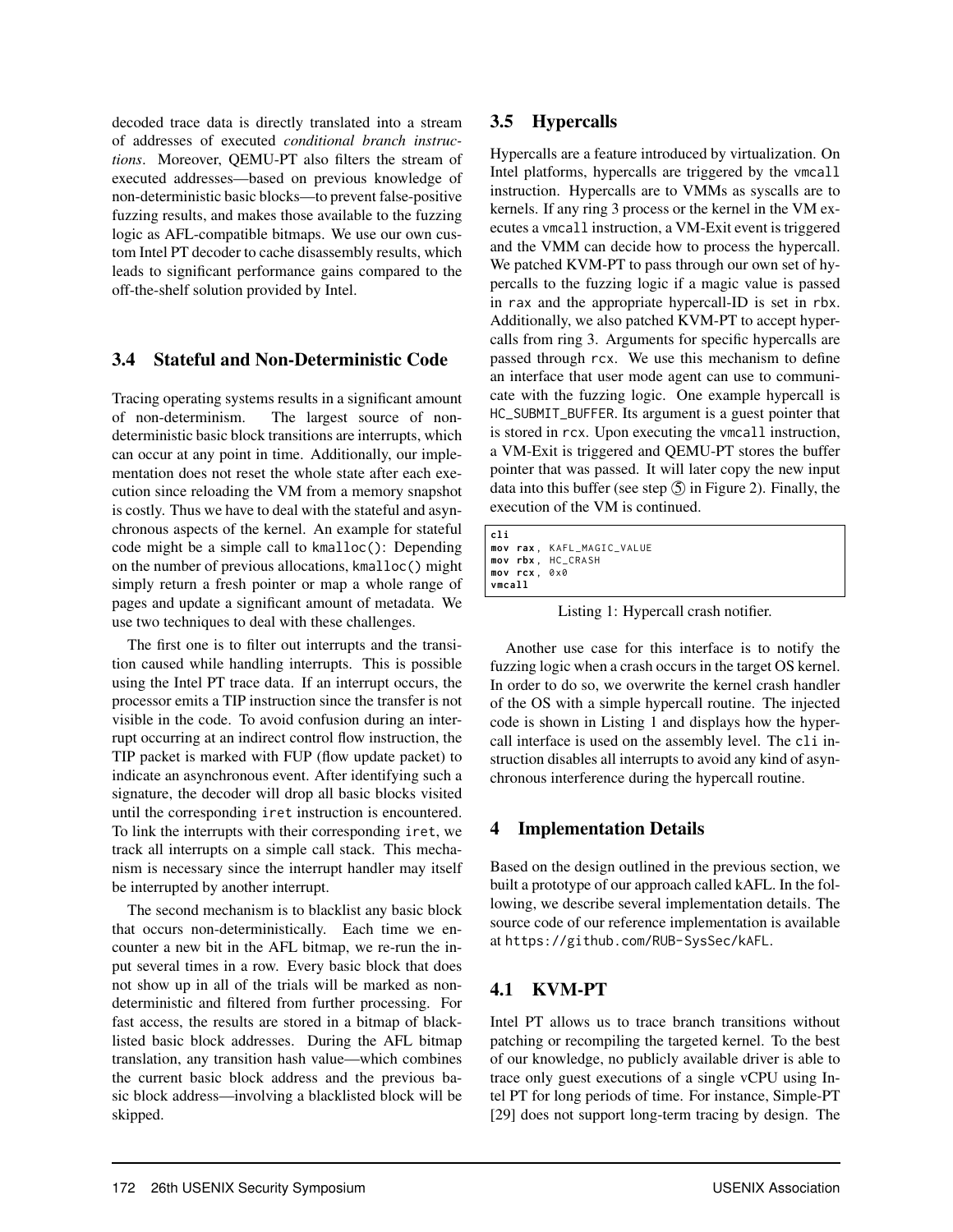perf-subsystem [\[5\]](#page-15-6) supports tracing of VM guest operations and long-term tracing. However, it is designed to trace logical CPUs, not vCPUs. Even if VMX execution is traced, the data would be associated with logical CPUs and not with vCPUs. Hence, the VMX context must be reassembled, which is a costly task.

To address these shortcomings, we developed KVM-PT. It allows us to trace vCPUs for an indefinite amount of time without any scheduling side effects or any loss of trace data due to overflowing output regions. The extension provides a fast and reliable trace mechanism for KVM vCPUs. Moreover, this extension exposes, much like KVM, an extensive user mode interface to access this tracing feature from user space. QEMU-PT utilizes this novel interface to interact with KVM-PT and to access the resulting trace data.

#### 4.1.1 vCPU Specific Traces

To enable Intel PT, software that runs within ring 0 (in our case KVM-PT) has to set the corresponding bit of a model specific register (MSR) (IA32\_RTIT\_CTL\_MSR.TraceEn) [\[28\]](#page-16-3). After tracing is enabled, the logical CPU will trace any executed code if it satisfies the configured filter options. The modification has to be done before the CPU switches from the host context to the VM operation; otherwise the CPU will execute guest code and is technically unable to modify any host MSRs. The inverse procedure is required after the CPU has left the guest context. However, enabling or disabling Intel PT manually will also yield a trace containing the manual MSR modification. To prevent the collection of unwanted trace data within the VMM, we use the MSR autoload capabilities of Intel VT-x. MSR autoloading can be enabled by modifying the corresponding entries in the VMCS (e.g., *VM\_ENTRY\_CONTROL\_MSR* for VM-entries). This forces the CPU to load a list of preconfigured values for defined MSRs after either a VMentry or VM-exit has occurred. By enabling tracing via MSR autoloading, we only gather Intel PT trace data for one specific vCPU.

#### 4.1.2 Continuous Tracing

Once we have enabled Intel PT, the CPU will write the resulting trace data into a memory buffer until it is full. The physical addresses of this buffer and how to handle full buffers is specified by an array of data structures called Table of Physical Addresses (ToPA) entries.

The array can contain multiple entries and has to be terminated by a single END entry 3. There are two different ways the CPU can handle an overflow: It can stop the tracing (while continuing the execution—thus

<span id="page-7-1"></span>

Figure 3: KVM-PT ToPA configuration.

resulting in incomplete traces) or it can raise an interrupt. This interrupt causes a VM-exit since it is not maskable. We catch the interrupt on the host and consume the trace data. Finally, we reset the buffers and continue with the VM execution. Unfortunately, this interrupt might be raised at an unspecified time after the buffer was filled<sup>[2](#page-7-0)</sup>. Our configuration of the ToPA entries can be seen in Figure [3.](#page-7-1) To avoid losing trace data, we use two different ToPA entries. The first one is the main buffer  $(1)$ . Its overflow behavior is to trigger the interrupt. Once the main buffer is filled, a second entry is used until the interrupt is actually delivered. The ToPA specifies another smaller buffer  $(2)$ . Overflowing the second buffer would lead to the stop of the tracing. To avoid the resulting data loss, we chose the second buffer to be about four times larger than the largest overflowing trace we have ever seen in our tests (4 KB).

In case the second buffer also overflows, the following trace will contain a packet indicating that some data is missing. In that case the size of the second buffer can simply be increased. This way, we manage to obtain precise traces for any amount of trace data.

## 4.2 QEMU-PT

To make use of the KVM extension KVM-PT, an user space counterpart is required. QEMU-PT is an extension of QEMU and provides full support for KVM-PT's user space interface. This interface provides mechanisms to enable, disable, and configure Intel PT at runtime as well as a periodic ToPA status check to avoid overruns. KVM-PT is accessible from user mode via ioctl() commands and an mmap() interface.

In addition to being a userland interface to KVM-PT, QEMU-PT includes a component that decodes trace data into a form more suitable for the fuzzing logic: We decode the Intel PT packets and turn them into an AFL-like bitmap.

#### 4.2.1 PT Decoder

Extensive kernel fuzzing may generate several hundreds of megabytes of trace data per second. To deal with

<span id="page-7-0"></span><sup>2</sup>This is due to the current implementation of this interrupt. Intel specifies the interrupt as *not precise*, which means it is likely that further data will be written to the next buffer or tracing will be terminated and data will be discarded.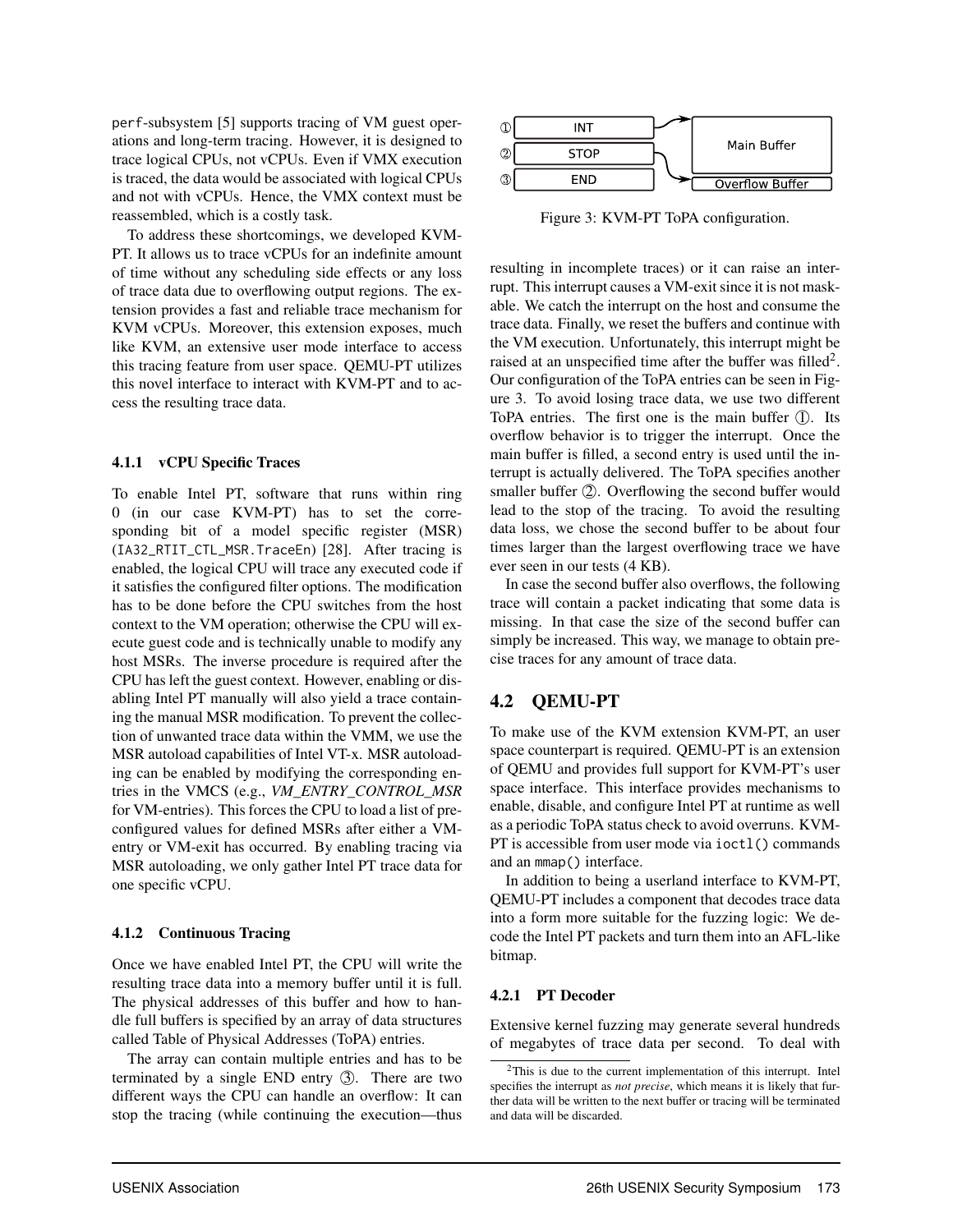

Figure 4: Overview of the pipeline that converts Intel PT traces to kAFL bitmaps.

such large amounts of incoming data, the decoder must be implemented with a focus on efficiency. Otherwise, the decoder may become the major bottleneck during the fuzzing process. Nevertheless, the decoder must also be precise, as inaccuracies during the decoding process would result in further errors. This is due to the nature of Intel PT decoding since the decoding process is sequential and is affected by previously decoded packets.

To ease efforts to implement an Intel PT software decoder, Intel provides its own decoding engine called libipt [\[4\]](#page-15-7). libipt is a general-purpose Intel PT decoding engine. However, it does not fit our purposes very well because libipt decodes trace data in order to provide execution data and flow information. Furthermore, libipt does not cache disassembled instructions and has performed poorly in our use cases.

Since kAFL only relies on flow information and the fuzzing process is repeatedly applied to the same code, it is possible to optimize the decoding process. Our Intel PT software decoder acts like a *just-in-time decoder*, which means that code sections are only considered if they are executed according to the decoded trace data. To optimize further look-ups, all disassembled code sections are cached. In addition, we simply ignore packets that are not relevant for our use case.

Since our PT decoder is part of QEMU-PT, trace data is directly processed if the ToPA base region is filled. The decoding process is applied in-place since the buffer is directly accessible from user space via mmap(). Unlike other Intel PT drivers, we do not need to store large amounts of trace data in memory or on storage devices for post-mortem decoding. Eventually, the decoded trace data is translated to the AFL bitmap format.

# 4.3 AFL Fuzzing Logic

We give a brief description of the fuzzing parts of AFL because the logic we use to perform scheduling and mutations closely follows that of AFL. The most important aspect of AFL is the bitmap used to trace which basic block transitions where encountered. Each basic block has a randomly assigned ID, and each transition from basic block *A* to another basic block *B* is assigned an offset into the bitmap according to the following formula:

#### $(id(A)/2 \oplus id(B))$  % SIZE\_OF\_BITMAP

Instead of the compile-time random, kAFL uses the addresses of the basic blocks. Each time the transition is observed, the corresponding byte in the bitmap is incremented. After finishing the fuzzing iteration, each entry of the bitmap is rounded such that only the highest bit remains set. Then the bitmap is compared with the global static bitmap to see if any new bit was found. If a new bit was found, it is added to the global bitmap and the input that triggered the new bit is added to the queue. When a new interesting input is found, a deterministic stage is executed that tries to mutate each byte individually.

Once the deterministic stage is finished, the nondeterministic phase is started. During this nondeterministic phase, multiple mutations are performed at random locations. If the deterministic phase finds new inputs, the non-deterministic phase will be delayed until all deterministic phases of all interesting inputs have been performed. If an input triggers an entirely new transition (as opposed to a change in the number of times the transition was taken), it will be favored and fuzzed with a higher priority.

# 5 Evaluation

Based on our implementation, we now describe the different fuzzing campaigns we performed to evaluate kAFL. We evaluate kAFL's fuzzing performance across different platforms. Section [5.5](#page-10-0) provides an overview of all reported vulnerabilities, crashes, and bugs that were found during the development process of kAFL. We also evaluate kAFL's ability to find a previously known vulnerability. Finally, in Section [5.6](#page-10-1) the overall fuzzing performance of kAFL is compared to *ProjectTriforce*, the only other OS-independent feedback fuzzer available. TriforceAFL is based on the emulation backend of QEMU instead of hardware-assisted virtualization and Intel PT. The performance overhead of KVM-PT is discussed in Section [5.7.](#page-12-0) Additionally, a performance comparison of our PT decoder and an Intel implementation of a software decoder is given in Section [5.8.](#page-12-1)

If not stated otherwise, the benchmarks were performed on a desktop system with an Intel i7-6700 processor and 32GB DDR4 RAM. To avoid distortions due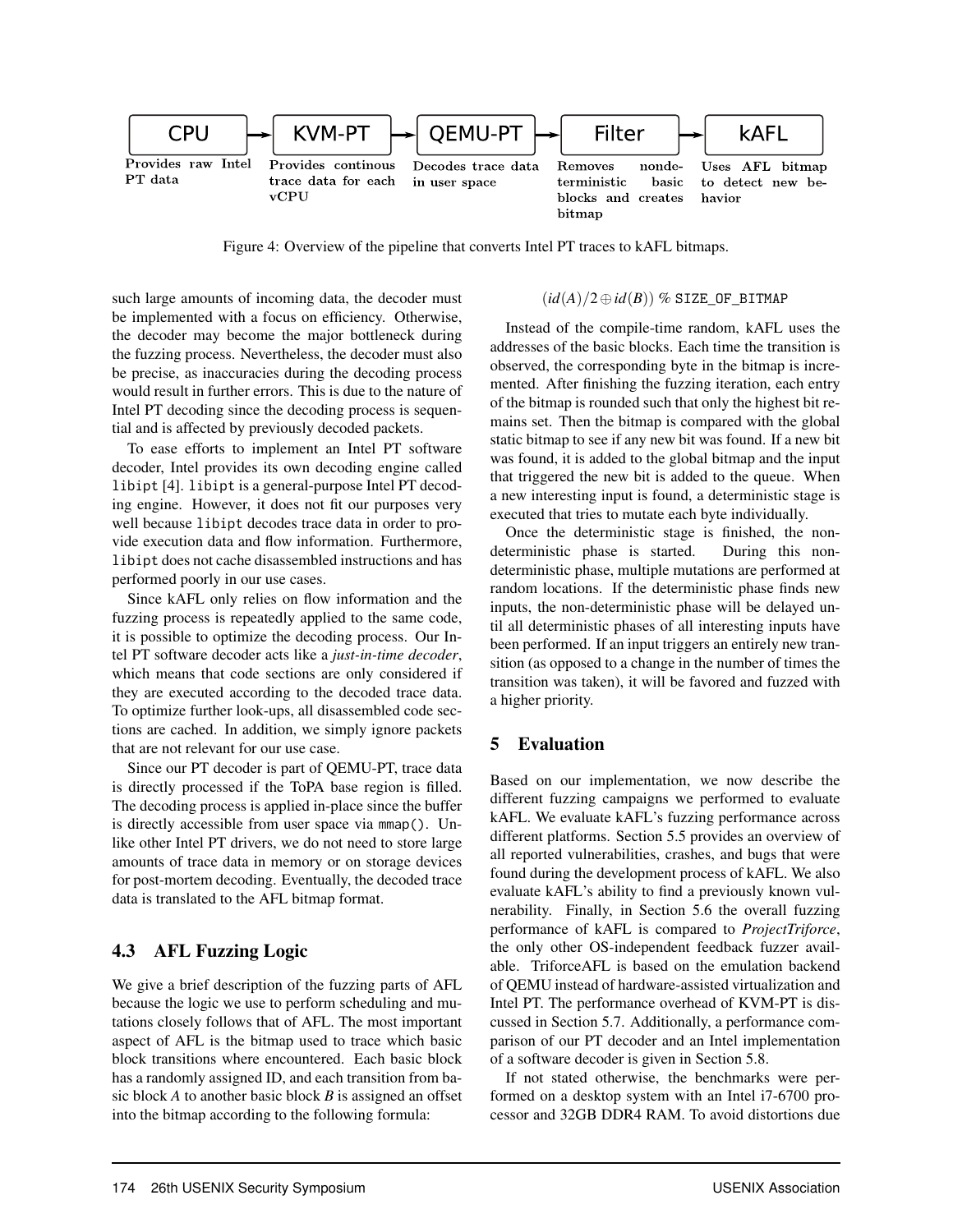to poor I/O performance, all benchmarks are performed on a RAM disk. Similar to AFL, we consider a crashing input to be *unique* if it triggered at least one basic block transition which has not been triggered by any previous crash (i.e., the bitmap contains at least one new bit). Note this does not imply that the underlying bugs are truly unique.

## 5.1 Fuzzing Windows

We implemented a small Windows 10 specific user mode agent that mounts any data chunk (fuzzed payload) as NTFS-partitioned volume (289 lines of C code). We used the *Virtual Hard Disk* (VHD) API and various IOCTLS to mount and unmount volumes programmatically [\[31,](#page-16-5) [32\]](#page-16-6). Unfortunately, mounting volumes is a slow operation under Windows and we only managed to achieve a throughput of 20 executions per second. Nonetheless, kAFL managed to find a crash in the NTFS driver. The fuzzer ran for 4 days and 14 hours and reported 59 unique crashes, all of which were division by zero crashes. After manual investigation we suspect that there is only one unique bug. While it does not allow code execution, it is still a denial-of-service vulnerability, as for example, a USB stick with that malicious NTFS volume plugged into a critical system will crash that system with a blue screen. It seems that we only scratched the surface and NTFS was not thoroughly fuzzed yet. Hence, we assume that the NTFS driver under Windows is a valuable target for coverage-based feedback fuzzing.

Furthermore, we implemented a generic system call (syscall) fuzzing agent that simply passes a block of data to a syscall by setting all registers and the top stack region (55 lines of C and 46 lines of assembly code). This allows to set parameters for a syscall with a fuzzing payload *independent* of the OS ABI. The same fuzzer can be used to attack syscalls on different operation systems such as Linux or macOS. However, we evaluated it against the Windows kernel given the proprietary nature of this OS. We did not find any bugs in 13 hours of fuzzing with approx 6.3M executions since many syscalls cause the userspace agent to terminate: Due to the coverage-guided feedback, kAFL quickly learned how to generate payloads to execute valid syscalls, and this led to the unexpected execution of user mode callbacks via the kernel within the fuzzing agent. These crashes require rather expensive restarts of the agent and therefore we only achieved approx. 134 executions per second, while normally kAFL achieves a throughput of 1,000 to 4,000 tests per second (see Section [5.2\)](#page-9-0). Additionally, the Windows syscall interface has already received much attention by the security community.

<span id="page-9-1"></span>

Figure 5: Fuzzing the ext4 kernel module for 32 hours.

## <span id="page-9-0"></span>5.2 Fuzzing Linux

We implemented a similar agent for Linux, which mounts data as ext4 volumes (66 lines of C code). We started the fuzz campaign with a minimal 64KB ext4 image as initial input. However, we configured the fuzzer such that it only fuzzes the first two kilobytes during the deterministic phase. In contrast to Windows, the Linux mount process is very fast, and we reached 1,000 to 2,000 tests per second on a Thinkpad laptop with a i7-6700HQ@2.6GHz CPU and 32GB RAM. Due to this high performance, we obtained significantly better coverage and managed to discover 160 unique crashes and multiple (confirmed) bugs in the ext4 driver during a twelve-day fuzzing campaign. Figure [5](#page-9-1) shows the first 32 hours of another fuzzing run. The fuzzing process was still finding new paths and crashes on a fairly regular basis after 32 hours. An interesting observation is that there was no new coverage produced between hours 16 and 25, yet the number of inputs increased due a higher number of loop iterations. After hour 25, a truly new input was found that unlocked significant parts of the codebase.

# 5.3 Fuzzing macOS

Similarly to Windows and Linux, we targeted multiple file systems for macOS. So far, we found approximately 150 crashes in the HFS driver and manually confirmed that at least three of them are unique bugs that lead to a kernel panic. Those bugs can be triggered by unprivileged users and, therefore, could very well be abused for local denial-of-service attacks. One of these bugs seems to be a use-after-free vulnerability that leads to full control of the rip register. Additionally, kAFL found 220 unique crashes in the APFS kernel extension. All 3 HFS vulnerabilities and multiple APFS flaws have been reported to Apple.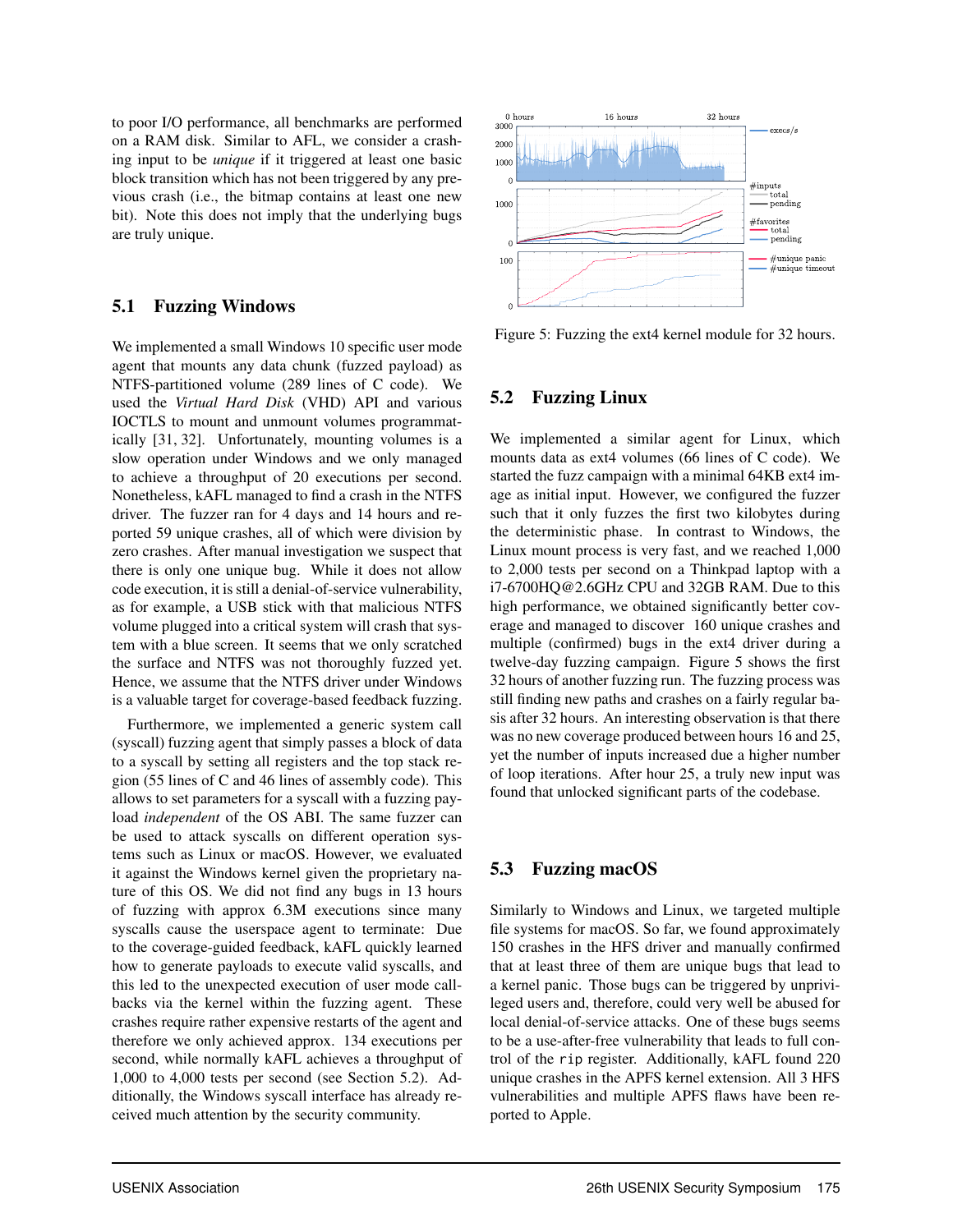## 5.4 Rediscovery of Known Bugs

We evaluated kAFL on the keyctl interface, which allows a user space program to store and manage various kinds of key material in the kernel. More specifically, it features a DER (see RFC5280) parser to load certificates. This functionality had a known bug (CVE-2016-0758 $3$ ). We tested kAFL against the same interface on a vulnerable kernel (version 4.3.2). kAFL was able to uncover the same problem and one additional previ-ously unknown bug that was assigned CVE-2016-8650<sup>[4](#page-10-3)</sup>. kAFL managed to trigger 17 unique KASan reports and 15 unique panics in just one hour of execution time. During this experiment, kAFL generated over 34 million inputs, found 295 interesting inputs, and performed nearly 9,000 executions per second. This experiment was performed while running 8 processes in parallel.

## <span id="page-10-0"></span>5.5 Detected Vulnerabilities

During the evaluation, kAFL found more than a thousand unique crashes. We evaluated some manually and found multiple security vulnerabilities in all tested operating systems such as Linux, Windows, and macOS. So far, eight bugs were reported and three of them were confirmed by the maintainers:

- Linux: keyctl Null Pointer Dereference<sup>[5](#page-10-4)</sup> (CVE- $2016 - 8650^6$  $2016 - 8650^6$  $2016 - 8650^6$
- Linux: ext4 Memory Corruption<sup>[7](#page-10-6)</sup>
- Linux: ext4 Error Handling<sup>[8](#page-10-7)</sup>
- Windows: NTFS Div-by-Zero<sup>[9](#page-10-8)</sup>
- macOS: HFS Div-by-Zero $10$
- macOS: HFS Assertion Fail<sup>[10](#page-10-9)</sup>
- macOS: HFS Use-After-Free<sup>[10](#page-10-9)</sup>
- macOS: APFS Memory Corruption<sup>[10](#page-10-9)</sup>

Red Hat has assigned a CVE number for the first reported security flaw, which triggers a null pointer deference and a partial memory corruption in the kernel ASN.1 parser if an RSA certificate with a zero exponent is presented. For the second reported vulnerability, which triggers a memory corruption in the ext4 file system, a mainline patch was proposed. The last reported Linux vulnerability, which calls in the ext4 error handling routine panic() and hence results in a kernel panic, was at the time of writing not investigated any further. The NTFS bug in Windows 10 is a non-recoverable error condition which leads to a blue screen. This bug was reported to Microsoft, but has not been confirmed yet. Similarly, Apple has not yet verified or confirmed our reported macOS bugs.

### <span id="page-10-1"></span>5.6 Fuzzing Performance

4

16 }

We compare the overall performance of kAFL across different operating systems. To ensure comparable results, we created a simple driver that contains a JSON parser based on  $j$ smn<sup>[11](#page-10-10)</sup> for each aforementioned operating system and used it to decode user input (see Listing [2\)](#page-10-11). If the user input is a JSON string starting with "KAFL", a crash is triggered. We traced both the JSON parser as well as the final check. This way kAFL was able to learn correct JSON syntax. We measured the time used to find the crash, the number of executions per second, and the speed for new paths to be discovered on all three target operating systems.

```
jsmn_parser parser;
   jsmntok_t tokens [5];
   jsmn_init (& parser);
   int res=jsmn_parse (& parser, input, size, tokens, 5);
   if(res >= 2){
       if(tokens [0].type == JSMN_STRING)int json_len = tokens[0].end - tokens[0].
                start ;
           int s = tokens[0].start;10 if( json_len > 0 && input [ s +0] == 'K') {
11 if(json\_len > 1 & 8 & 1 input[s+1] == 'A')12 if(json\_len > 2 88 input[s+2] == 'F'){
13 if(json\_len > 3 & 8 & input[s+3] == 'L')14 panic ( KERN_INFO " KAFL . . . \n" );<br>15 <br>
\{13\}15 }}}}}
```
Listing 2: The JSON parser kernel module used for the coverage benchmarks.

We performed five repeated experiments for each operating system. Additionally we tested TriforceAFL with the Linux target driver. TriforceAFL is unable to fuzz Windows and macOS. To compare TriforceAFL with kAFL, the associated *TriforceLinuxSyscallFuzzer* was slightly modified to work with our vulnerable Linux kernel module. Unfortunately, it was not possible to compare kAFL against Oracle's file system fuzzer [\[34\]](#page-16-2) due to technical issues with its setup.

During each run, we fuzzed the JSON parser for 30 minutes. The averaged and rounded results are displayed in Table [1.](#page-11-0) As we can see, the performance of kAFL is very similar across different systems. It should be remarked that the variance in this experiment is rather high

<span id="page-10-3"></span><span id="page-10-2"></span> $3$ <https://access.redhat.com/security/cve/cve-2016-0758> <sup>4</sup><https://access.redhat.com/security/cve/cve-2016-8650>

<span id="page-10-4"></span><sup>5</sup><http://seclists.org/fulldisclosure/2016/Nov/76>

<span id="page-10-5"></span><sup>6</sup><https://access.redhat.com/security/cve/cve-2016-8650>

<span id="page-10-6"></span><sup>7</sup><http://seclists.org/fulldisclosure/2016/Nov/75>

<span id="page-10-7"></span><sup>8</sup><http://seclists.org/bugtraq/2016/Nov/1>

<span id="page-10-8"></span><sup>&</sup>lt;sup>9</sup>Reported to Microsoft Security.

<span id="page-10-9"></span><sup>10</sup>Reported to Apple Product Security.

<span id="page-10-10"></span><sup>11</sup>http://zserge.com/jsmn.html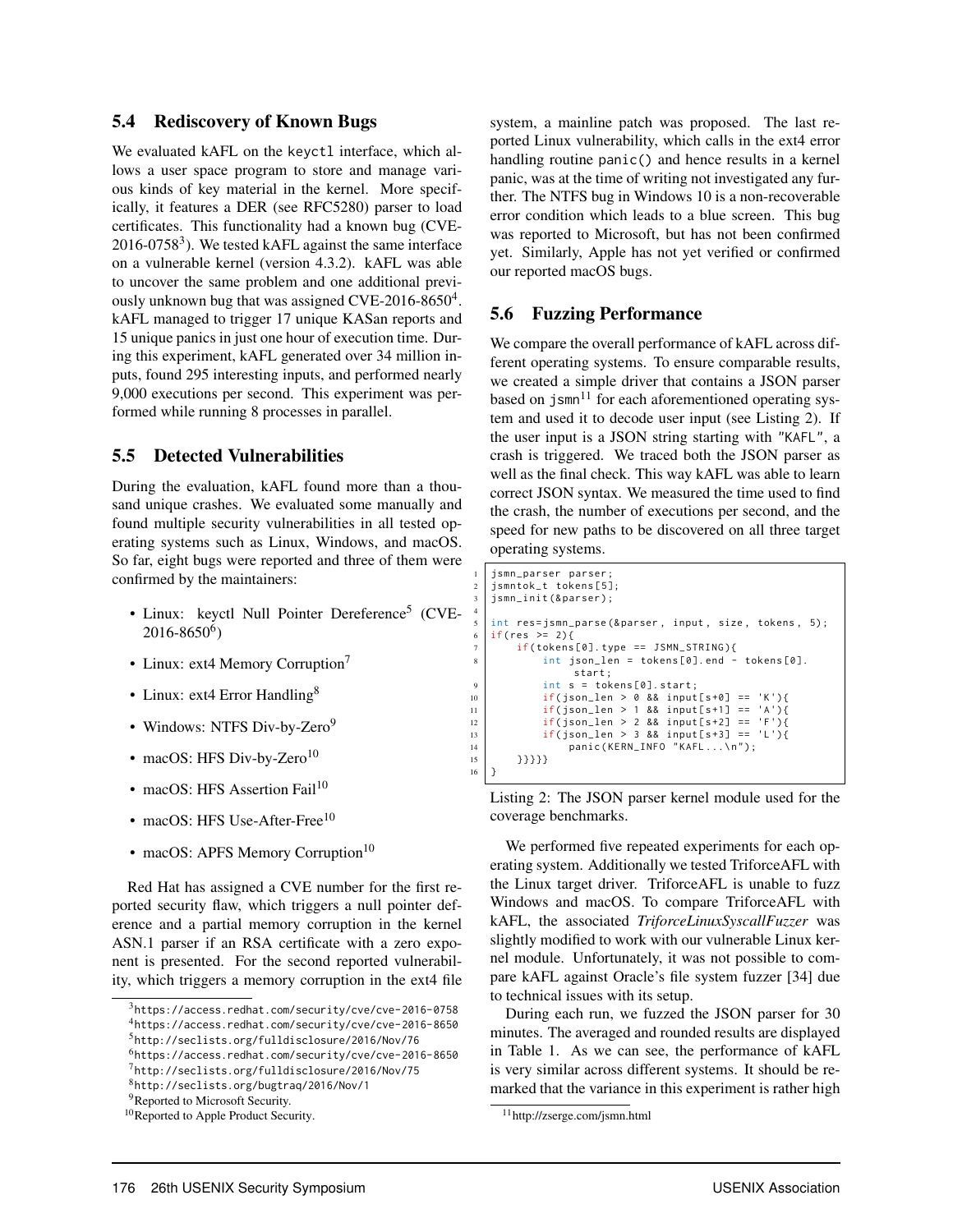<span id="page-11-0"></span>

|                     | Execs/Sec   | Execs/Sec     | Time to Crash | Time to Crash | Paths/Min     | Paths/Min     |
|---------------------|-------------|---------------|---------------|---------------|---------------|---------------|
|                     | (1 Process) | (8 Processes) | (1 Process)   | (8 Processes) | $(1$ Process) | (8 Processes) |
| <b>Triforce AFL</b> | 150         | 320           | $\mathbf{a}$  | $\mathbf{a}$  | 10.08         |               |
| Linux (initramfs)   | 3000        | 5700          | 7:50          | 6:00          | 15.84         | 15.62         |
| Debian 8            | 3000        | 5700          | 4:55          | 6:30          | 16.20         | 16.00         |
| Debian 8 (KASan)    | 4300        | 5700          | 9:20          | 6:00          | 16.22         | 15.90         |
| macOS $(10.12.4)$   | 5100        | 8100          | 7:43          | 5:10          | 14.50         | 15.06         |
| Windows 10          | 4300        | 8700          | 4:14          | 4:50          | 11.50         | 12.02         |

<sup>a</sup> Not found during 30-minute experiments.

<sup>b</sup> This value cannot be obtained since TriforceAFL does not synchronize in such short time frames.

Table 1: kAFL and TriforceAFL fuzzing performance on the JSON sample driver.

<span id="page-11-1"></span>

Figure 6: Coverage comparison of kAFL (initramfs) and TriforceAFL. kAFL takes less than 3 minutes to find the same number of paths as TriforceAFL does in 30 minutes (each running 1 process).

and explains some of the surprising results. This is due to the stochastic nature of fuzzing, since each fuzzer finds vastly different paths, some of which may take significantly longer to process, especially crashing paths and loops. One example for high variance is the fact that on Debian 8 (initramfs), the multiprocessing configuration on average needed more time to find the crash than one process.

TriforceAFL We used the JSON driver to compare kAFL and TriforceAFL with respect to execution speed and code coverage. However, the results where biased heavily in two ways: TriforceAFL did not manage to find a path that triggers the crash within 30 minutes (usually it takes approximately 2 hours), making it very hard to compare the code coverage of kAFL and TriforceAFL. The number of discovered paths is not a good indicator for the amount of coverage: With increasing running time, it becomes more difficult to discover new paths. Secondly, the number of executions per second is also biased by slower and harder to reach paths and especially crashing inputs. The coverage reached over time can be seen in Figure [6.](#page-11-1) It is obvious from the figure that kAFL found a significant number of paths that are very hard to

<span id="page-11-2"></span>

Figure 7: Raw execution performance comparison.

reach for TriforceAFL. kAFL mostly stops finding new paths around the 10-15 minute mark, because the target driver simply doesn't contain any more paths to be uncovered. Therefore, the coverage value in Table [1](#page-11-0) (stated as *Paths/Min*) is limited to the first 10 minutes of each 30-minute run.

We also compare raw execution performance instead of overall fuzzing performance, which is biased because of the execution of different paths, the sampling process for the non-determinism-filter, and various synchronization mechanisms. Especially on smaller inputs, these factors disproportionately affect the overall fuzzing performance. To avoid this, we compared the performance during the first havoc stage. Figure [7](#page-11-2) shows the raw execution performance of kAFL compared to TriforceAFL during this havoc phase. kAFL provides up to 54 times better performance compared to TriforceAFL's QEMU CPU emulation. Slightly lower performance boosts are seen in single-process execution (48 times faster).

syzkaller We did not perform a performance comparison against syzkaller [\[10\]](#page-15-3). This has two reasons: First of all, syzkaller is a highly specific syscall fuzzer that encodes a significant amount of domain knowledge and is therefore not applicable to other domains such as filesystem images. On the other hand, syzkaller would most likely generate a significantly higher code coverage even without any feedback since it knows how to generate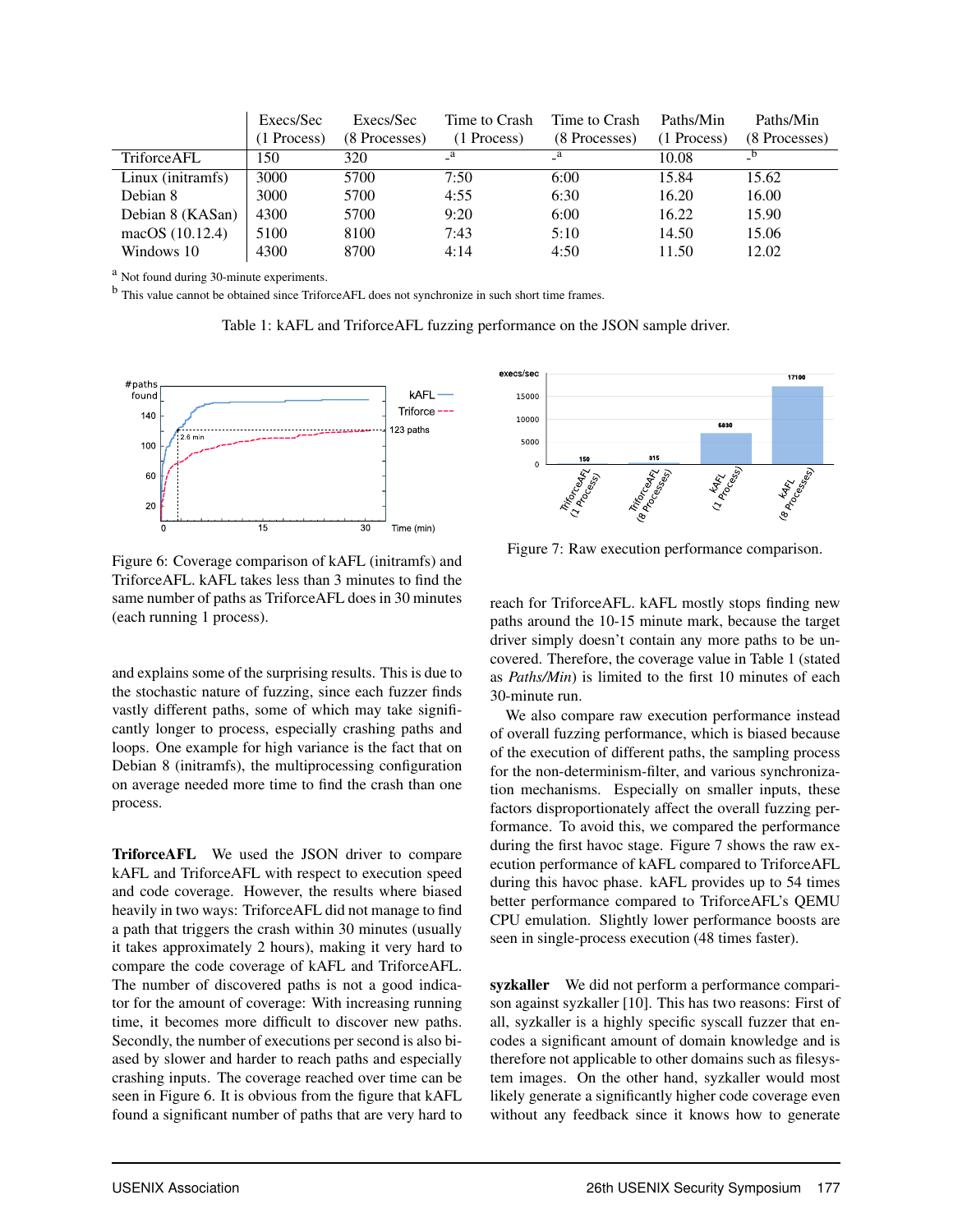<span id="page-12-2"></span>

Figure 8: Overhead for compiling QEMU-2.6.0 in a traced VM.

valid syscalls and hence is able to trigger valid paths without any learning. Therefore, the coverage comparison would be highly misleading unless we implement the same syscall logic; a task that is out of the scope of this paper. Additionally, the coverage collection via kcov is highly specific to Linux and not applicable to closedsource targets.

## <span id="page-12-0"></span>5.7 KVM-PT Overhead

Our KVM extension KVM-PT adds overhead to the raw execution of KVM. Therefore, the performance overhead was compared with several KVM-PT setups on an i5- 6500@3.2Ghz desktop system with 8GB DDR4 RAM. This includes KVM-PT in combination with the PT decoder, KVM-PT without the PT decoder but processing frequent ToPA state checks, and KVM-PT without any ToPA consideration. For this benchmark, a 13MB kernel code range was configured via IP filtering ranges and traced with one of the aforementioned setups of KVM-PT. These benchmarks consider only the kernel core, but neither considers any kernel module. During KVM-PT execution only supervisor mode was traced.

To generate Intel PT load, QEMU-2.6.0 was compiled within a traced VM using the ./configure option --target-list=x86\_64-softmmu. We restricted tracing to the whole kernel address space. This benchmark was executed on a single vCPU. The resulting compile time was measured and compared. The following figure illustrates the relative overhead compared to KVM execution without KVM-PT (see Figure [8\)](#page-12-2). We ran three experiments to determine the overhead of the different components. In each experiment, we measured three different overheads: wall-clock time, user, and kernel. The difference in overall time is denoted by the wall-clock overhead. Additionally, we measured how much more time is spent in the kernel and how much time is spend only in user space. Since we only trace the kernel, we expect the users space overhead to be insignificant. Intel

<span id="page-12-3"></span>

Figure 9: kAFL and ptxed decoding time on multiple copies of the same trace (kAFL is up to 30 times faster).

describes a performance penalty of < 5 % compared to execution without enabled Intel PT [\[30\]](#page-16-7). Accordingly, we expect approximately 5% of kernel overhead. In the first experiment, the traces were discarded without further analysis (KVM-PT). In the second experiment (KVM-PT & ToPA Check), we enabled repeated checking and clearing of the ToPA buffers. In the final experiment (KVM-PT & PT decoder), we tested the whole pipeline including our own decoder and conversion to an AFL bitmap.

During our benchmarks, an overhead between 1% – 4% was measured empirically. Since the resulting overhead is small, we do not expect it to have a major influence on the overall fuzzing performance.

### <span id="page-12-1"></span>5.8 Decoder Engine

In contrast to KVM-PT, the decoder has significant influence on the overall performance of the fuzzing process since the decoding process is—other than Intel PT and hence KVM-PT—not hardware-accelerated. Therefore, this process is costly and has to be as efficient as possible. Consequently, the performance of our developed PT decoder was compared to that of ptxed. This decoder is Intel's example implementation of an Intel PT software decoder and is based on libipt. To compare both decoder engines, a small Intel PT trace sample was generated by executing

$$
find / > /dev/null
$$
  $2 > /dev/null$ 

within a Linux VM (Linux debian 4.8.0-1-amd64) traced by KVM-PT. This performance benchmark was processed on an i5-6500@3.2Ghz desktop system with 8GB DDR4 RAM. Only code execution in supervisor mode was traced. The generated sample is 9.4MB in size and contains over 431,650 TNT packets, each representing up to 7 branch transitions. The sample also contains over 100,045 TIPs. We sanitized the sample by removing anything but *flow information packets* (see Section [2.3\)](#page-3-0) to avoid any influence of decoding large amount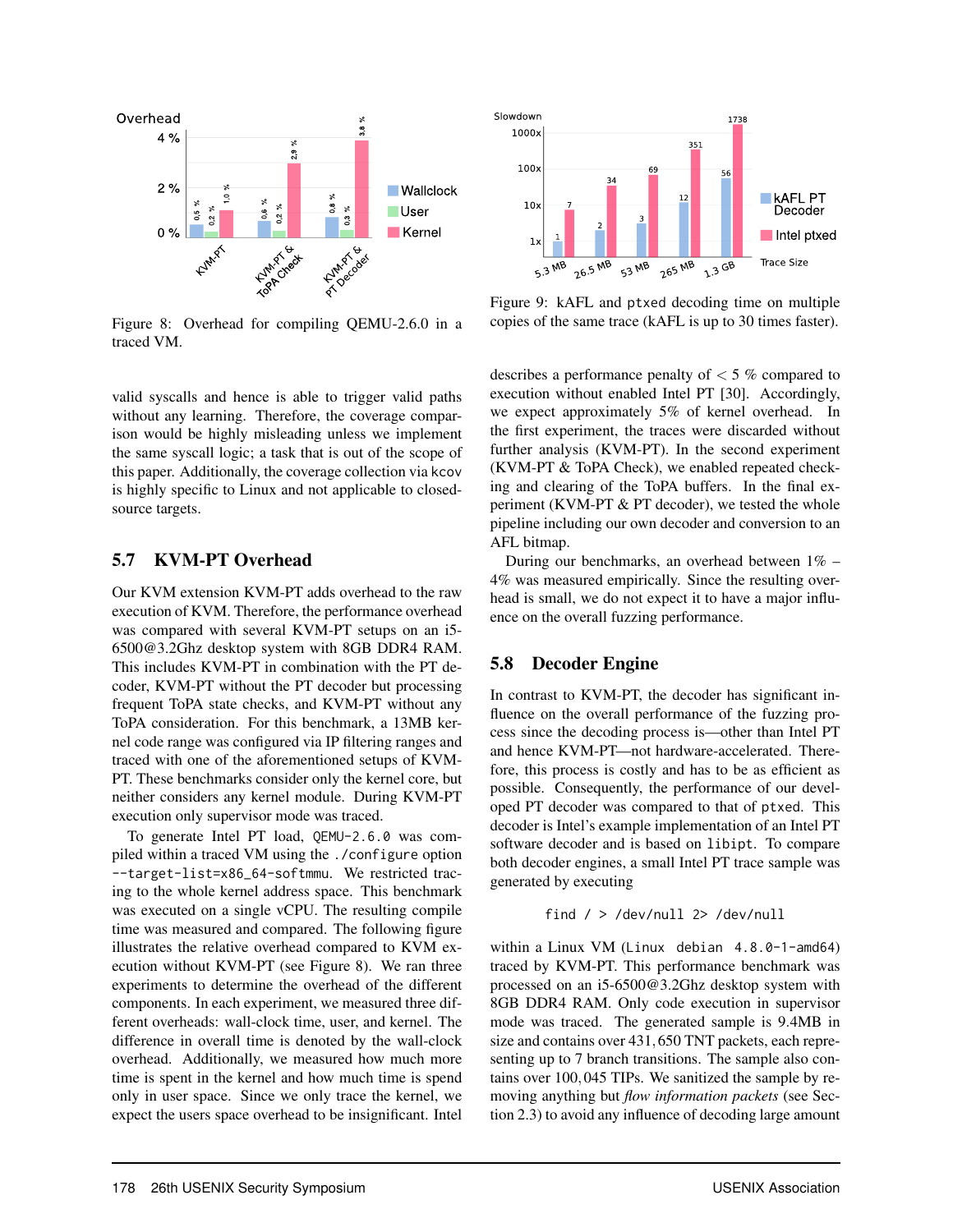of *execution information packets*, since those are not considered by our PT decoder. The result is a 5.3*MB* trace file. To test the effectiveness of the caching approach of our PT decoder, we created cases containing 1, 5, 10, 50, and 250 copies of the trace. This is a realistic test case, since during fuzzing we see the same (or very similar) paths repeatedly. Figure [9](#page-12-3) illustrates the measured speedup of our PT decoder compared to ptxed.

The figure also shows that our PT decoder easily outperforms the Intel decoder implementation, even if the PT decoder processes data for the very first time. This is most likely due to the fact that even a single trace already contains a significant amount of loops. Another possible factor is the use of Capstone [\[2\]](#page-15-8) as the instruction decoding backend. As we decode more and more copies of the same trace, it can be seen that our decoder becomes increasingly faster (only using 56 times as much time to decode 250 times that amount of data). The *caching* approach outperforms Intel's implementation and is up to 25 to 30 times faster.

# 6 Related Work

Fuzzers are often classified according to the amount of interaction with the target program. For black-box fuzzers, the fuzzer does not use any information about the target program at all. White-box fuzzers typically use advanced program analysis techniques to uncover interesting properties of the target. Somewhere in the middle are so called gray-box fuzzers that will typically use some kind of feedback from the target (such as coverage information) to guide their search, without analyzing the logic of the target program itself. In this section, we provide a brief overview of the work performed in the corresponding areas of fuzzing.

# 6.1 Black-Box Fuzzers

The oldest class of fuzzers are black-box fuzzers. These fuzzers typically have no interaction with the target program beyond executing it on newly generated inputs. To increase effectiveness, a number of assumptions are usually made: Either a large corpus of good coverage inputs get mutated and recombined repeatedly. Examples for this class are Radamsa [\[3\]](#page-15-9) or zzuf [\[12\]](#page-15-10). Or, the programmer needs to specify how to generate new semivalid input files that almost look like real files. Examples including tools like Peach [\[6\]](#page-15-11) or Sulley [\[9\]](#page-15-12). Both approaches have one very important drawback: It is a time-consuming task to use these tools.

To improve the performance of black-box fuzzers, many techniques have been proposed. Holler et al. [\[27\]](#page-16-8) introduced learning interesting parts of the input grammar from old crashing inputs. Others even sought to infer the whole input grammar from program traces [\[13,](#page-15-13) [24,](#page-16-9) [38\]](#page-16-10). The selection of more interesting inputs was optimized by Rebert et al. [\[36\]](#page-16-11). Similar approaches have been used to optimize the mutation rate [\[17,](#page-15-14) [40\]](#page-16-12).

# 6.2 White-Box fuzzers

To reduce the burden on the tester, techniques where introduced that apply insights from program analysis to find more interesting inputs. Tools like SAGE [\[23\]](#page-16-13), DART [\[22\]](#page-16-14), KLEE [\[15\]](#page-15-15), SmartFuzz [\[33\]](#page-16-15), or Mayhem [\[16\]](#page-15-16) try to enumerate complex paths by using techniques such as symbolic execution and constraint solving. Tools like TaintScope [\[39\]](#page-16-16), BuzzFuzz [\[21\]](#page-16-17) and Vuzzer [\[35\]](#page-16-0) utilize taint tracing and similar dynamic analysis techniques to uncover new paths. These tools are often able to find very complicated code paths that are hidden behind checksums, magic constants, and other constraints that are very unlikely to be satisfied by random inputs. Another approach is to use the same kind of information to bias the search towards dangerous behavior instead of new code paths [\[26\]](#page-16-18).

The downside is that these techniques are often significantly harder to implement, scale to large programs, and parallelize. To the best of our knowledge, there are no such tools for operating system fuzzing.

# 6.3 Gray-Box Fuzzers

Gray-box fuzzers try to retain the high throughput and simplicity of black-box fuzzers while gaining some of the additional coverage provided by the advanced mechanics in white-box fuzzing. The prime example for gray-box fuzzing is AFL, which uses coverage information to guide its search. This way, AFL voids spending additional time on inputs that do not trigger new behaviors. Similar techniques are used by many other fuzzers [\[8,](#page-15-1) [25\]](#page-16-19).

To further increase the effectiveness of gray-box fuzzing, many of the tricks already used in black-box fuzzing can be applied. Böhme et al. [\[14\]](#page-15-2) showed how to use the insight gained from modelling gray-box fuzzing as a walk on a Markov chain to increase the performance of gray-box fuzzing by up to an order of magnitude.

# 6.4 Coverage-Guided Kernel Fuzzers

A project called syzkaller was released by Vyukov; it is the first publicly available gray-box coverage-guided kernel fuzzer [\[10\]](#page-15-3). Nossum and Casanovas demonstrate that most Linux file system drivers are vulnerable to feedback-driven fuzzing by using an adapted version of AFL [\[34\]](#page-16-2). This modified AFL version is based on glue code to the kernel consisting of a driver interface to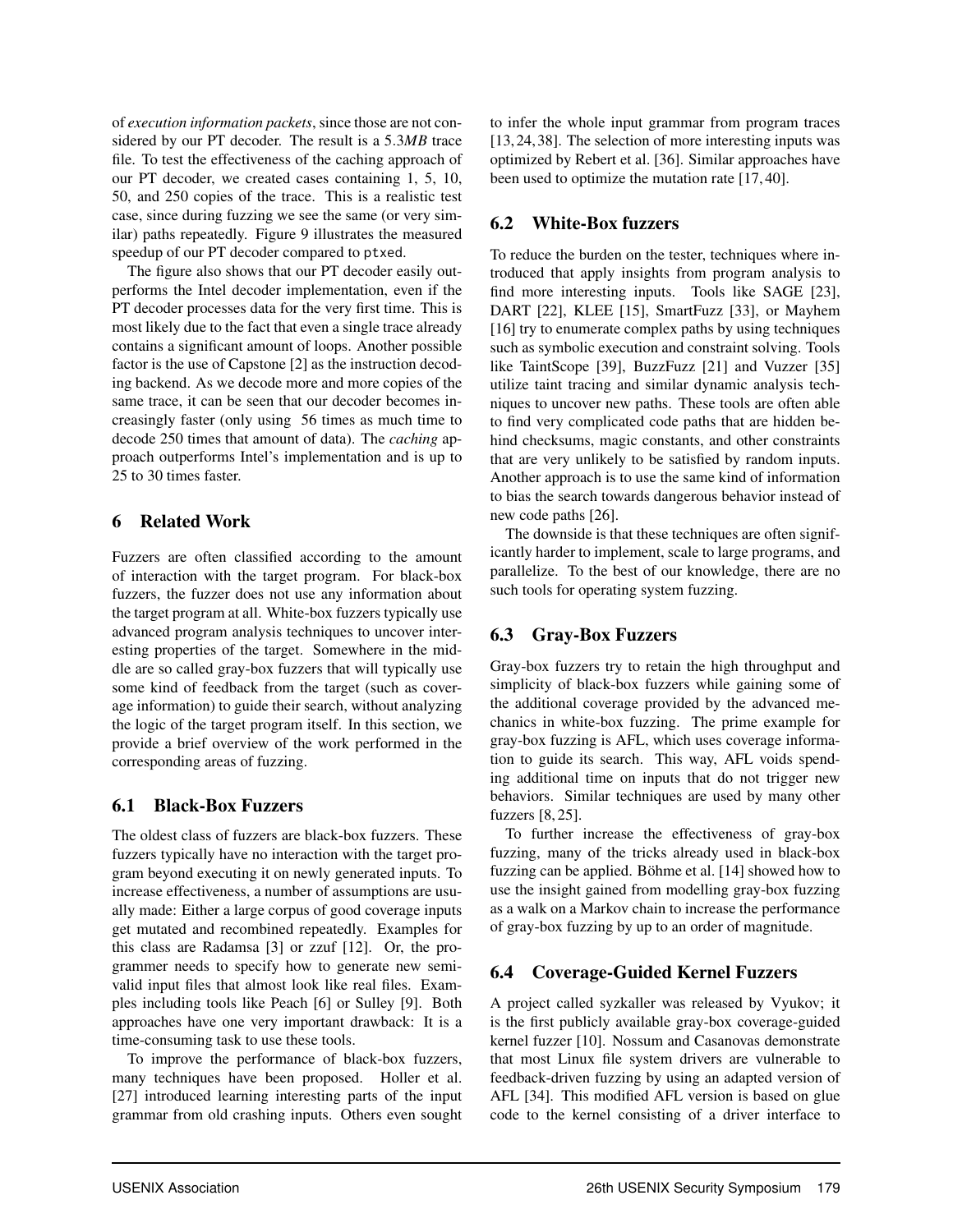measure feedback during fuzzing file system drivers of the kernel and expose this data to the user space. This fuzzer runs inside the targeted OS; a crash terminates the fuzzing session.

In 2016, Hertz and Newsham released a modified version of AFL called TriforceAFL [\[7\]](#page-15-4). Their work is based on a modification of QEMU and utilizes the corresponding emulation backend to measure fuzzing progress by determining the current instruction pointer after a control flow altering instruction has been executed. In theory, their fuzzer is able to fuzz any OS emulated in QEMU. In practice, the TriforceAFL fuzzer is limited to operating systems that are able to boot from read-only file systems, which narrows down the candidates to classic UNIX-like operating systems such as Linux, FreeBSD, NetBSD, or OpenBSD. Therefore, TriforceAFL is currently not able to fuzz closed-source operating systems such as macOS or Windows.

## 7 Discussion

Even though our approach is general, fast and mostly independent of the underlying OS, there are some limitations we want to discuss in this section.

OS-Specific Code. We use a small amount (usually less than 150 lines) of OS-dependent ring 3 code that performs three tasks. First, it interacts with the OS to translate the inputs from the fuzzing engine to interactions with the OS (e.g., mount the data as a partition). Second, it obtains the address of the crash handler of the OS such that we can detect crashes faster than it would take to wait for the timeout. Third, it can return the addresses of certain drivers. These addresses can be used to limit tracing to the activity of said drivers, which improves performance when only fuzzing individual drivers.

None of these functions are necessary and only improve performance in some cases. The first use case can be avoided by using generic syscall fuzzing. In that case a single standard C program which does not use any platform-specific API would suffice to trigger sysenter/ syscall instructions. We do not strictly need the address of the crash handler, since there are numerous other ways to detect whether the VM crashed. It would also be quite easy to obtain crash handlers dynamically by introducing faults and analyzing the obtained traces. Finally, we can always trace the whole kernel, taking a slight performance hit (mostly introduced by the increased amount of non-determinism). In cases such as syscall fuzzing, we need to trace the whole kernel, therefore syscall fuzzing would not be impacted if this ability was missing. In summary, this is the first approach that can fuzz arbitrary x86-64 kernels without any customization and a nearnative performance.

Supported CPUs. Due to the usage of *Intel PT* and *Intel VT-x*, our approach is limited to certain Intel CPUs supporting these extensions. Virtually all modern Intel CPUs support *Intel VT-x*. Unfortunately, Intel is rather vague as to which CPUs exactly support process trace inside of VMs and various other extensions (such as IP filtering and multi-entry ToPA). We tested our system on the following CPU models: Intel Core i5-6500, Intel Core i7-6700HQ, and Intel Core i5-6600. We believe that at the time of writing, most Skylake and Kabylake CPUs have the necessary hardware support.

Just-In-Time Code. Intel PT does not provide a complete list of executed instruction pointers. Instead, Intel PT generates as little information as necessary to reduce the amount of data produced by the processor. Consequently, the Intel PT software decoder does not only require control flow information to reconstruct the control flow but also needs the program that was executed during tracing. If the program is modified during runtime, as often done by just-in-time (JIT) compilers in user and kernel mode, the decoder is unable to exactly restore the runtime control flow. To bypass this limitation, the decoder requires information about all modifications applied to the program instead of an ordinary memory dump or the executable file. As Deng et al. [\[18\]](#page-15-17) have shown, this is possible by making use of EPT violations when executing written pages. Another, somewhat more old-fashioned, method to achieve the same is to use shadow page tables [\[19\]](#page-16-20). Once one it is possible to hook the execution of modified code, self-modifying code can be dumped. Reimplementing this technique was out of the scope of this work. It should be noted though that fuzzing kernel JIT code is a very interesting topic since kernel JIT components, such as the BPF JIT in Linux, have often been part of serious vulnerabilities.

Multibyte Compares. Similar to AFL, we are unable to effectively bypass checks for large magic values in the inputs. However, we support specifying dictionaries of interesting constants to improve performance if such magic values are known in advance (e.g., from RFCs, source code, or disassembly). Some solutions involving techniques such as concolic execution (e.g., Driller [\[37\]](#page-16-1)) or taint tracking (e.g., Vuzzer [\[35\]](#page-16-0)) have been proposed. However, none of these techniques can easily be adapted to closed-source operating system kernels. Therefore it remains an open research problem how to deal with those situations on the kernel level.

Ring 3 Fuzzing. We only demonstrated this technique against kernel-level code. However, the exact same technique can be used to fuzz closed-source ring 3 code as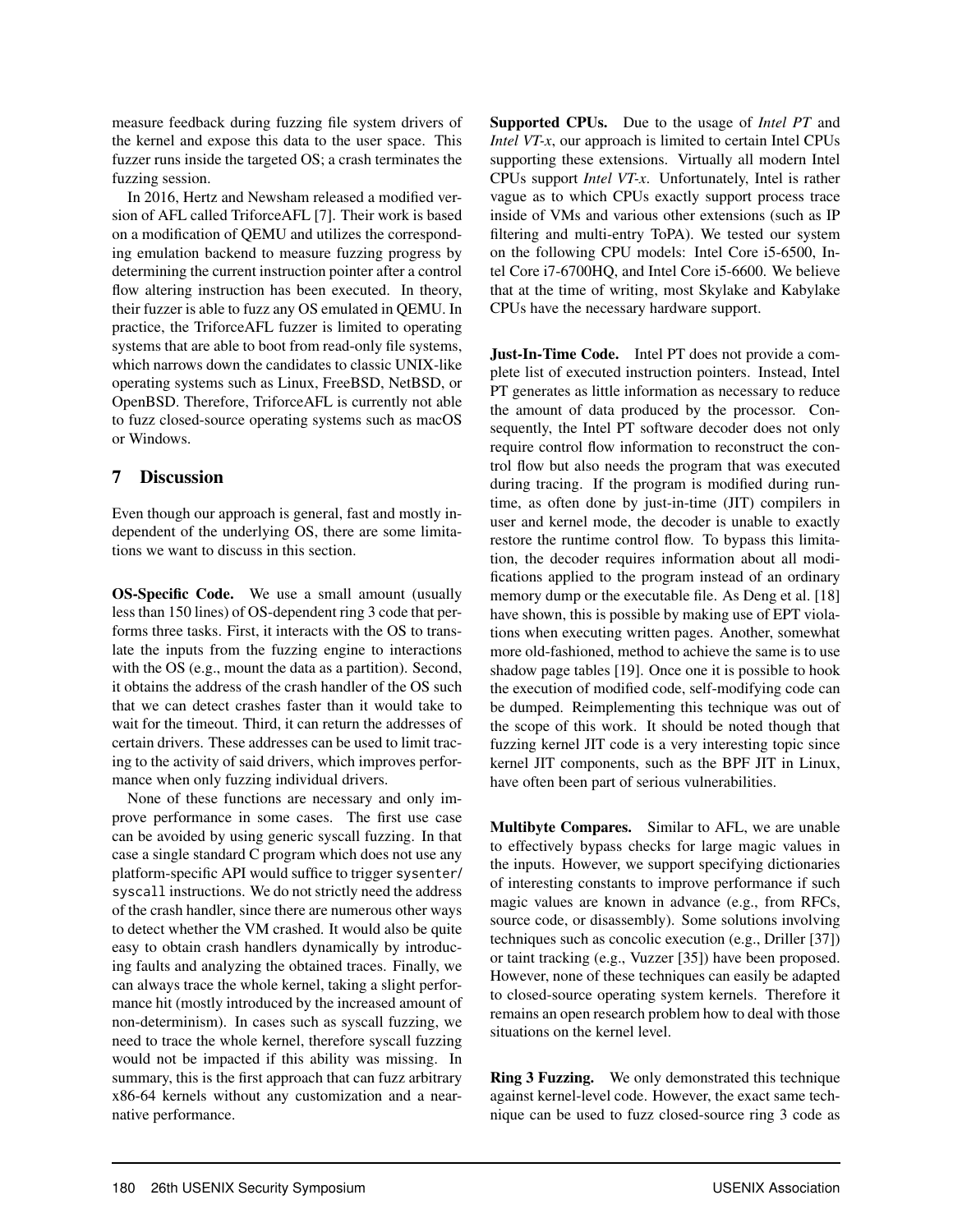well. Since our approach has a very modest tracing overhead, we expect that this technique will outperform current dynamic binary instrumentation based techniques for feedback fuzzing of closed-source ring 3 programs such as *winAFL* [\[20\]](#page-16-21).

## 8 Conclusion

The latest generation of feedback-driven fuzzing methods has proven to be an effective approach to find vulnerabilities in an automated and comprehensive fashion. Recent work has also demonstrated that such techniques can be applied to kernel space. While previous feedbackdriven kernel fuzzers were able to find a large amount of security flaws in certain operating systems, their benefit was either limited by poor performance due to CPU emulation or a lack of portability due to the need for compiletime instrumentations.

In this paper, we presented a novel mechanism to utilize the latest CPU features for a feedback-driven kernel fuzzer. As shown in the evaluation, combining all components provides the ability to apply kernel fuzz testing to any target OS with significantly better performance than the alternative approaches.

## Acknowledgment

This work was supported by the German Federal Ministry of Education and Research (BMBF Grant 16KIS0592K HWSec). We would like to thank our shepherd Suman Jana for his support in finalizing this paper and the anonymous reviewers for their constructive and valuable comments. Furthermore, we would also like to thank Ralf Spenneberg and Hendrik Schwartke from OpenSource Security for supporting this research. Finally, we would like to thank Ali Abbasi, Tim Blazytko, Teemu Rytilahti and Christine Utz for their valuable feedback.

## References

- <span id="page-15-0"></span>[1] Announcing oss-fuzz: Continuous fuzzing for open source software. [https://testing.](https://testing.googleblog.com/2016/12/announcing-oss-fuzz-continuous-fuzzing.html) [googleblog.com/2016/12/announcing-oss](https://testing.googleblog.com/2016/12/announcing-oss-fuzz-continuous-fuzzing.html)[fuzz-continuous-fuzzing.html](https://testing.googleblog.com/2016/12/announcing-oss-fuzz-continuous-fuzzing.html). Accessed: 2017-06-29.
- <span id="page-15-8"></span>[2] Capstone disassembly framework. [http://www.](http://www.capstone-engine.org/) [capstone-engine.org/](http://www.capstone-engine.org/). Accessed: 2017-06-29.
- <span id="page-15-9"></span>[3] A general-purpose fuzzer. [https://github.com/](https://github.com/aoh/radamsa) [aoh/radamsa](https://github.com/aoh/radamsa). Accessed: 2017-06-29.
- <span id="page-15-7"></span>[4] Intel Processor Trace Decoder Library. [https:](https://github.com/01org/processor-trace) [//github.com/01org/processor-trace](https://github.com/01org/processor-trace). Accessed: 2017-06-29.
- <span id="page-15-6"></span>[5] Linux 4.8, perf Documentation. [https:](https://git.kernel.org/cgit/linux/kernel/git/torvalds/linux.git/plain/tools/perf/Documentation/intel-pt.txt?id=refs/tags/v4.8) [//git.kernel.org/cgit/linux/kernel/](https://git.kernel.org/cgit/linux/kernel/git/torvalds/linux.git/plain/tools/perf/Documentation/intel-pt.txt?id=refs/tags/v4.8) [git/torvalds/linux.git/plain/tools/perf/](https://git.kernel.org/cgit/linux/kernel/git/torvalds/linux.git/plain/tools/perf/Documentation/intel-pt.txt?id=refs/tags/v4.8) [Documentation/intel-pt.txt?id=refs/tags/](https://git.kernel.org/cgit/linux/kernel/git/torvalds/linux.git/plain/tools/perf/Documentation/intel-pt.txt?id=refs/tags/v4.8) [v4.8](https://git.kernel.org/cgit/linux/kernel/git/torvalds/linux.git/plain/tools/perf/Documentation/intel-pt.txt?id=refs/tags/v4.8). Accessed: 2017-06-29.
- <span id="page-15-11"></span>[6] Peach. <http://www.peachfuzzer.com/>. Accessed: 2017-06-29.
- <span id="page-15-4"></span>[7] Project Triforce: Run AFL on Everything! [https://www.nccgroup.trust/us/about](https://www.nccgroup.trust/us/about-us/newsroom-and-events/blog/2016/june/project-triforce-run-afl-on-everything/)[us/newsroom-and-events/blog/2016/june/](https://www.nccgroup.trust/us/about-us/newsroom-and-events/blog/2016/june/project-triforce-run-afl-on-everything/) [project-triforce-run-afl-on-everything/](https://www.nccgroup.trust/us/about-us/newsroom-and-events/blog/2016/june/project-triforce-run-afl-on-everything/). Accessed: 2017-06-29.
- <span id="page-15-1"></span>[8] Security oriented fuzzer with powerful analysis options. <https://github.com/google/honggfuzz>. Accessed: 2017-06-29.
- <span id="page-15-12"></span>[9] Sulley. <https://github.com/OpenRCE/sulley>. Accessed: 2017-06-29.
- <span id="page-15-3"></span>[10] syzkaller: Linux syscall fuzzer. [https://github.](https://github.com/google/syzkaller) [com/google/syzkaller](https://github.com/google/syzkaller). Accessed: 2017-06-29.
- <span id="page-15-5"></span>[11] Trinity: Linux system call fuzzer. [https:](https://github.com/kernelslacker/trinity) [//github.com/kernelslacker/trinity](https://github.com/kernelslacker/trinity). Accessed: 2017-06-29.
- <span id="page-15-10"></span>[12] zzuf. <https://github.com/samhocevar/zzuf>. Accessed: 2017-06-29.
- <span id="page-15-13"></span>[13] O. Bastani, R. Sharma, A. Aiken, and P. Liang. Synthesizing program input grammars. In *ACM SIGPLAN Conference on Programming Language Design and Implementation (PLDI)*, 2017.
- <span id="page-15-2"></span>[14] M. Böhme, V.-T. Pham, and A. Roychoudhury. Coverage-based greybox fuzzing as markov chain. In *ACM Conference on Computer and Communications Security (CCS)*, 2016.
- <span id="page-15-15"></span>[15] C. Cadar, D. Dunbar, and D. R. Engler. Klee: Unassisted and automatic generation of high-coverage tests for complex systems programs. In *Symposium on Operating Systems Design and Implementation (OSDI)*, 2008.
- <span id="page-15-16"></span>[16] S. K. Cha, T. Avgerinos, A. Rebert, and D. Brumley. Unleashing Mayhem on Binary Code. In *IEEE Symposium on Security and Privacy*, 2012.
- <span id="page-15-14"></span>[17] S. K. Cha, M. Woo, and D. Brumley. Programadaptive mutational fuzzing. In *IEEE Symposium on Security and Privacy*, 2015.
- <span id="page-15-17"></span>[18] Z. Deng, X. Zhang, and D. Xu. Spider: Stealthy binary program instrumentation and debugging via hardware virtualization. In *Annual Computer Security Applications Conference (ACSAC)*, 2013.